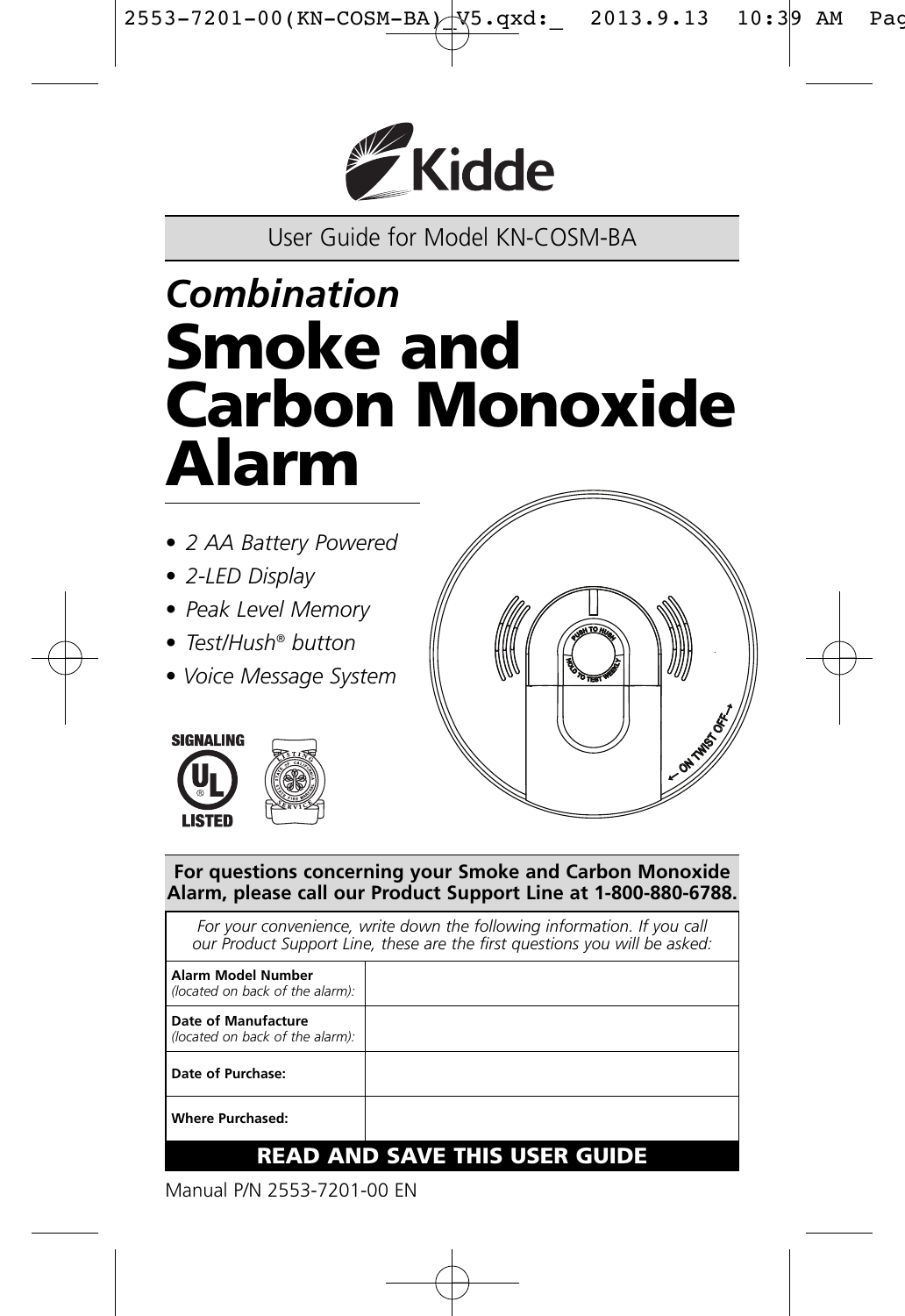# **Table of Contents**

| Introduction  Page 1                                                                                                                                                                           |  |
|------------------------------------------------------------------------------------------------------------------------------------------------------------------------------------------------|--|
|                                                                                                                                                                                                |  |
|                                                                                                                                                                                                |  |
| <b>Installation Instructions</b><br>Step 1: Installation Instructions:<br>A. Recommended Installation Locations Pages 8-10<br>B. Where Not to Install Page 10                                  |  |
| <b>Operating Instructions</b><br>Reset FeaturePage 13<br>Tamper Resist Feature Page 14-15                                                                                                      |  |
| What to do if the Alarm Sounds<br>Smoke AlarmPages 15-16<br>Carbon Monoxide Alarm Pages 17                                                                                                     |  |
| Alarm Removal/Battery Replacement Pages 18-19                                                                                                                                                  |  |
| End of Product Life Notification Page 19                                                                                                                                                       |  |
| General Alarm Maintenance Pages 20-24                                                                                                                                                          |  |
| <b>Carbon Monoxide Safety Information</b><br>General CO Information Page 21                                                                                                                    |  |
| <b>Fire Safety Information</b><br>Fire Prevention Page 23                                                                                                                                      |  |
| <b>Industry Safety Standards</b><br>National Fire Protection Association  Page 24<br>California State Fire Marshall Page 24<br>Consumer Product Safety Commission. Page 25<br>$NRC$<br>Page 25 |  |
| Limited Warranty and Service Information. Pages 26                                                                                                                                             |  |
|                                                                                                                                                                                                |  |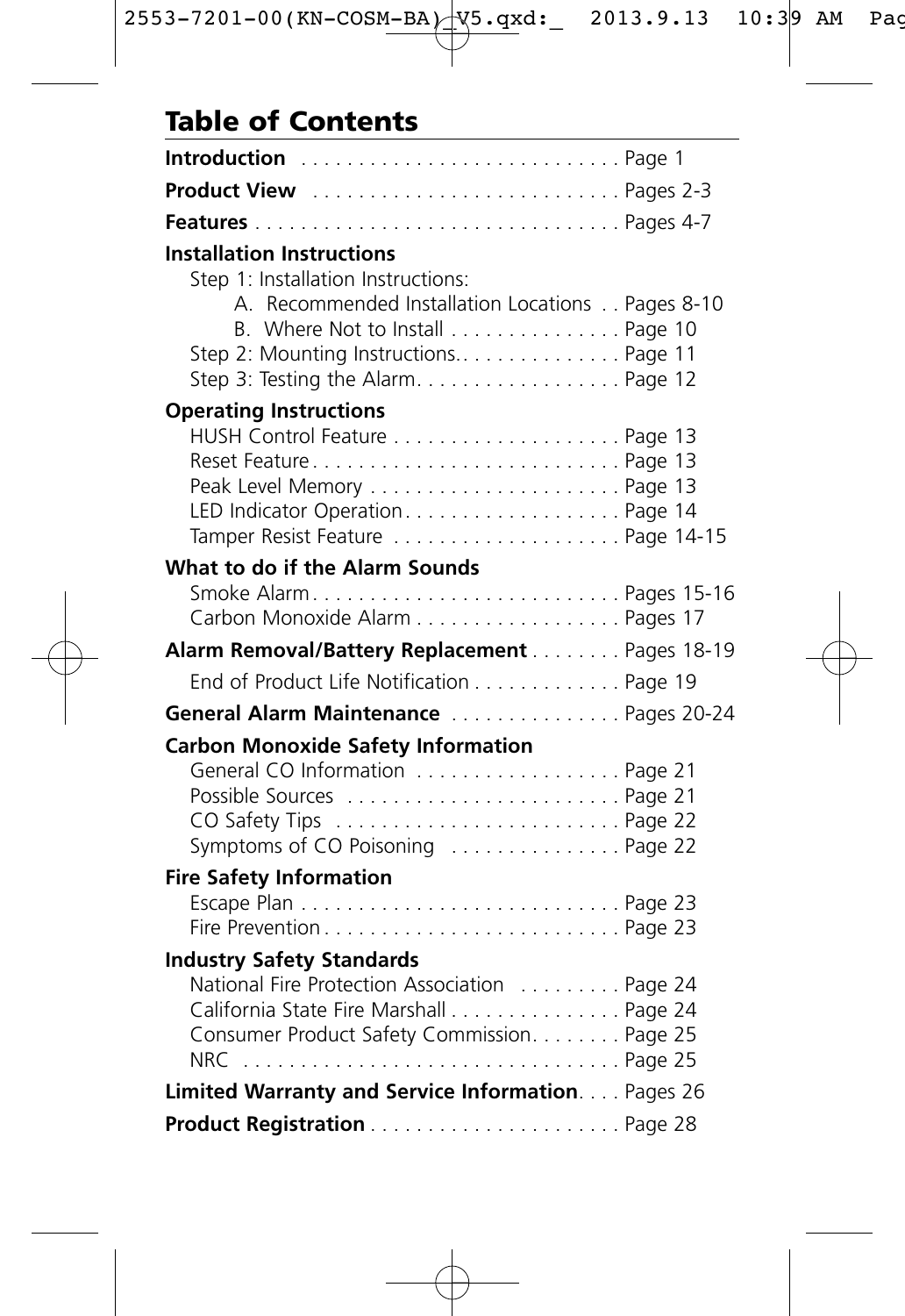# **Introduction**

Thank you for purchasing the Kidde Combination Smoke and Carbon Monoxide Alarm model # KN-COSM-BA. This alarm is suitable as a Single Station. This alarm has a ten-year limited warranty. Please take a few minutes to thoroughly read this user guide, and save for future reference. Teach children how to respond to the alarms, and that they should never play with the unit. Your Kidde Smoke/CO Alarm was designed to detect both smoke and carbon monoxide from any source of combustion in a residential environment. It is not designed for use in a recreational vehicle (RV) or boat. If you have any questions about the operation or installation of your alarm, please call our toll free Product Support Line at 1-800-880-6788. The guide on Page 24 will help you determine the correct location of safety products that will help keep your home a safer place.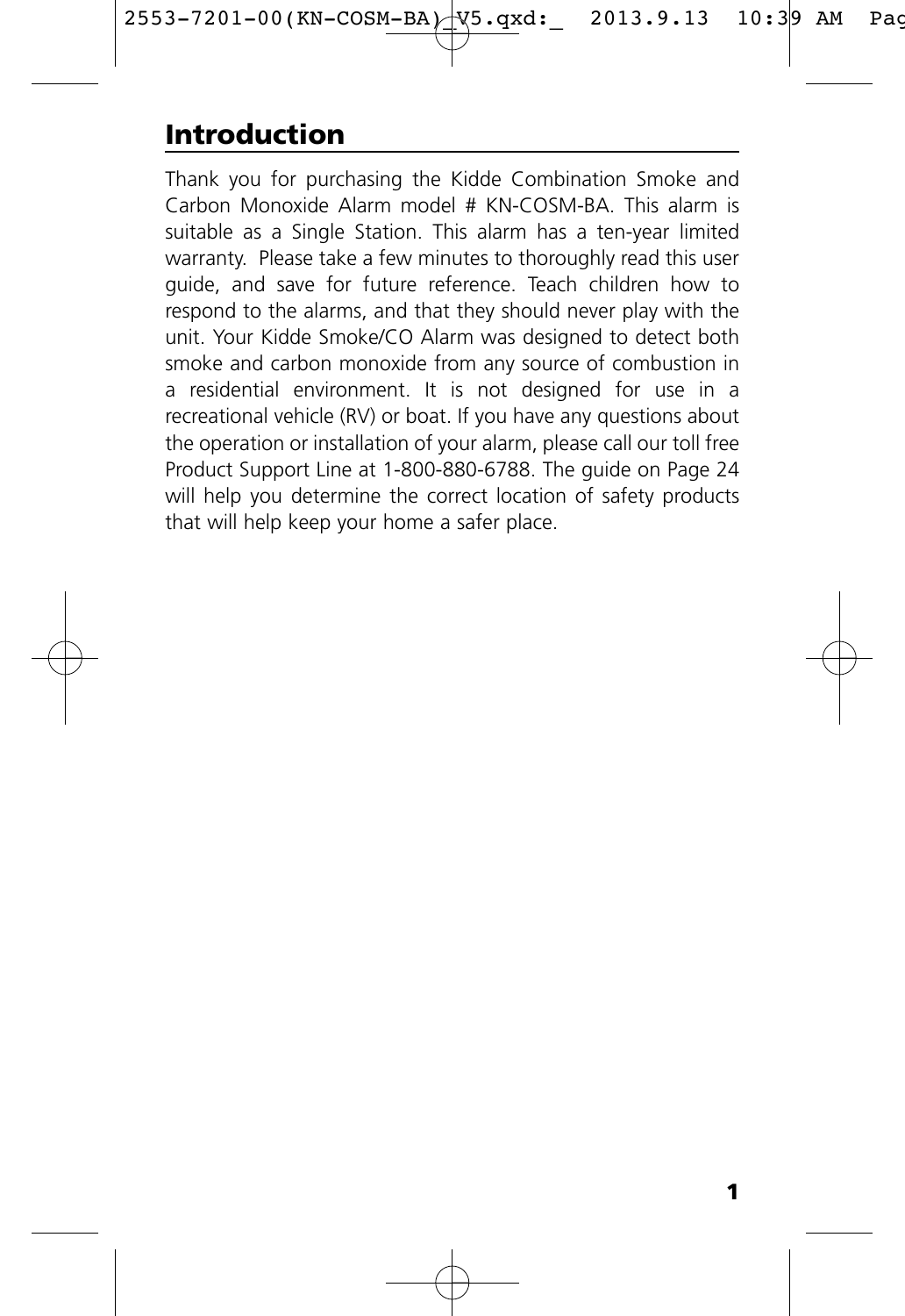### **Product View**

# **FRONT**

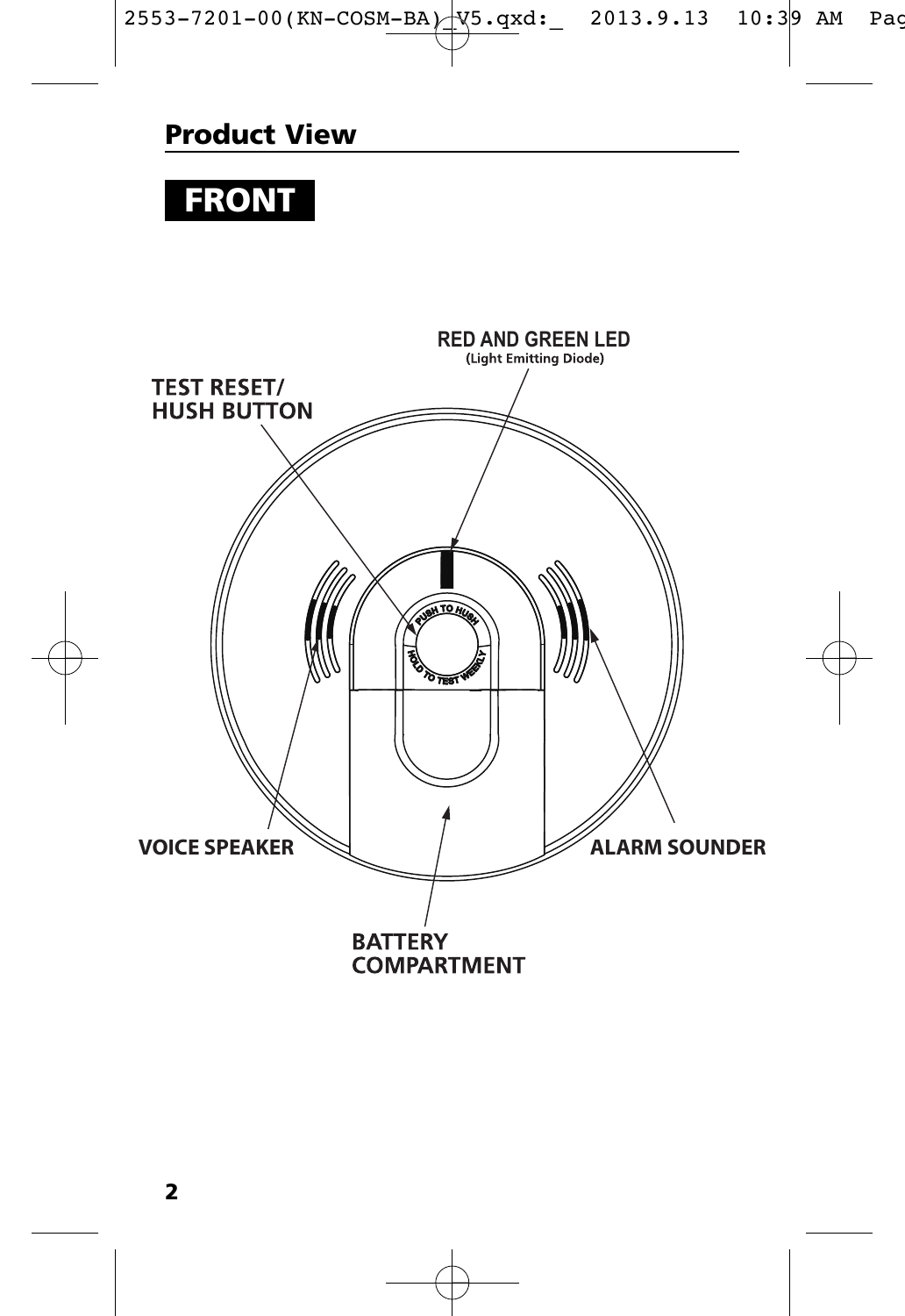# **BACK**

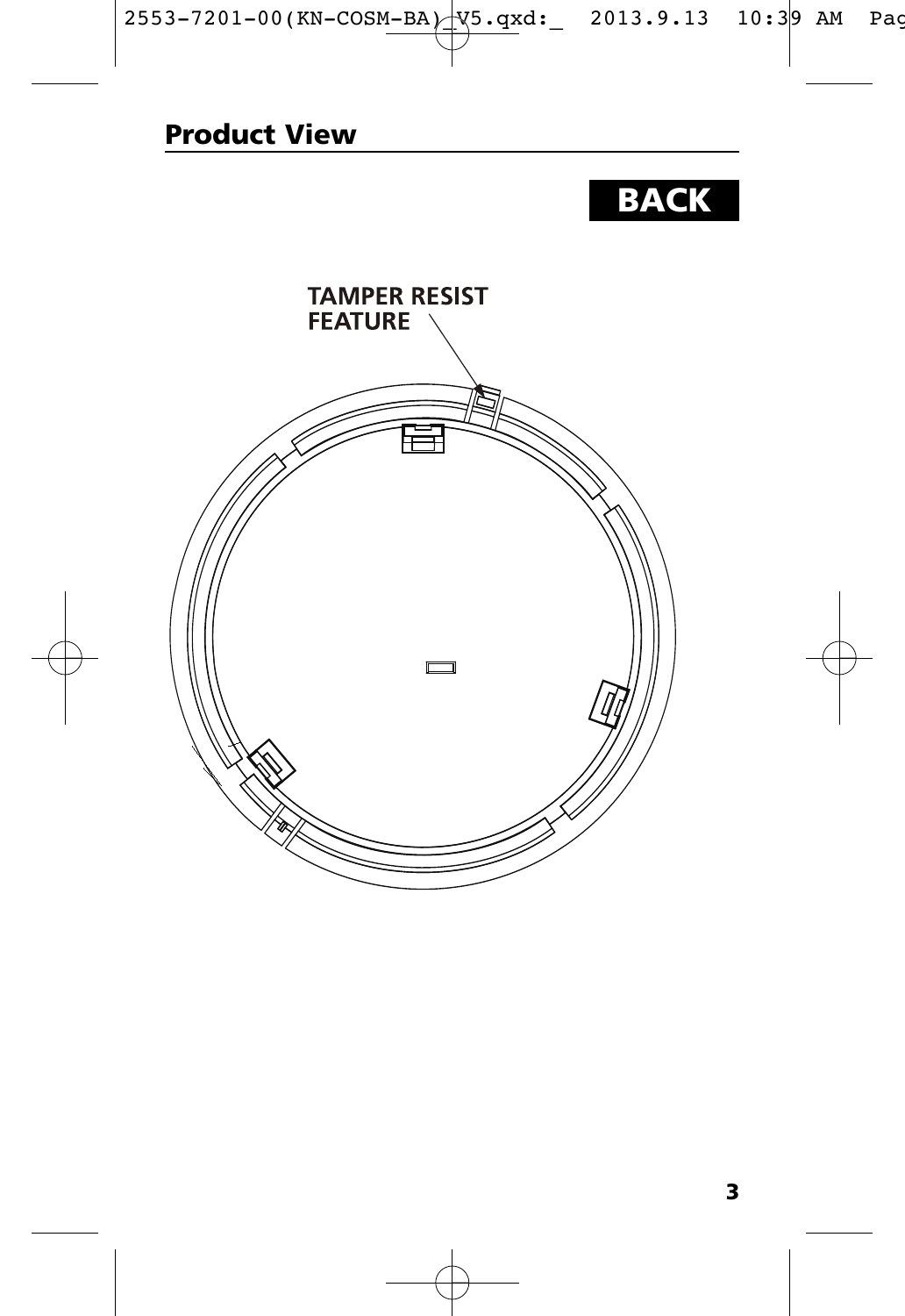# **Features**

- Loud 85 decibel alarm.
- Permanent independent smoke and carbon monoxide sensors.
- **Smoke alarm takes precedence** when **both** smoke and carbon monoxide are present.
- Powered by two AA batteries.
- Alarm/Voice message warning system that alerts you of the following conditions in the manner described below, thus eliminating any confusion over which alarm is sounding:

**FIRE:** The alarm/voice pattern is three long alarm beeps followed by the verbal warning message "FIRE!" This pattern is repeated until the smoke is eliminated. The red LED light will flash while in alarm/voice mode.

**CARBON MONOXIDE:** The alarm/voice pattern is four short alarm beeps followed by the verbal warning message "WARNING! CARBON MONOXIDE!". This continues until the unit is reset or the CO is eliminated after four minutes the alarm/voice pattern will sound once every minute. The red Light Emitting Diode (LED) light will flash while in alarm/voice mode.

**LOW BATTERY:** When the batteries are low and need replacing the red LED light will flash and the unit will "chirp" once every 60 seconds for at least 7 days. The "LOW BATTERY" voice only occurs once every 15 minutes.

- Voice Message System that alerts user to the following conditions:
	- Only for smoke alarm Hush

System announces "HUSH MODE ACTIVATED" when the unit is first put into HUSH Mode.

– Only for smoke alarm Hush

System announces "HUSH MODE CANCELLED" when unit resumes normal operation after Hush Mode has been cancelled.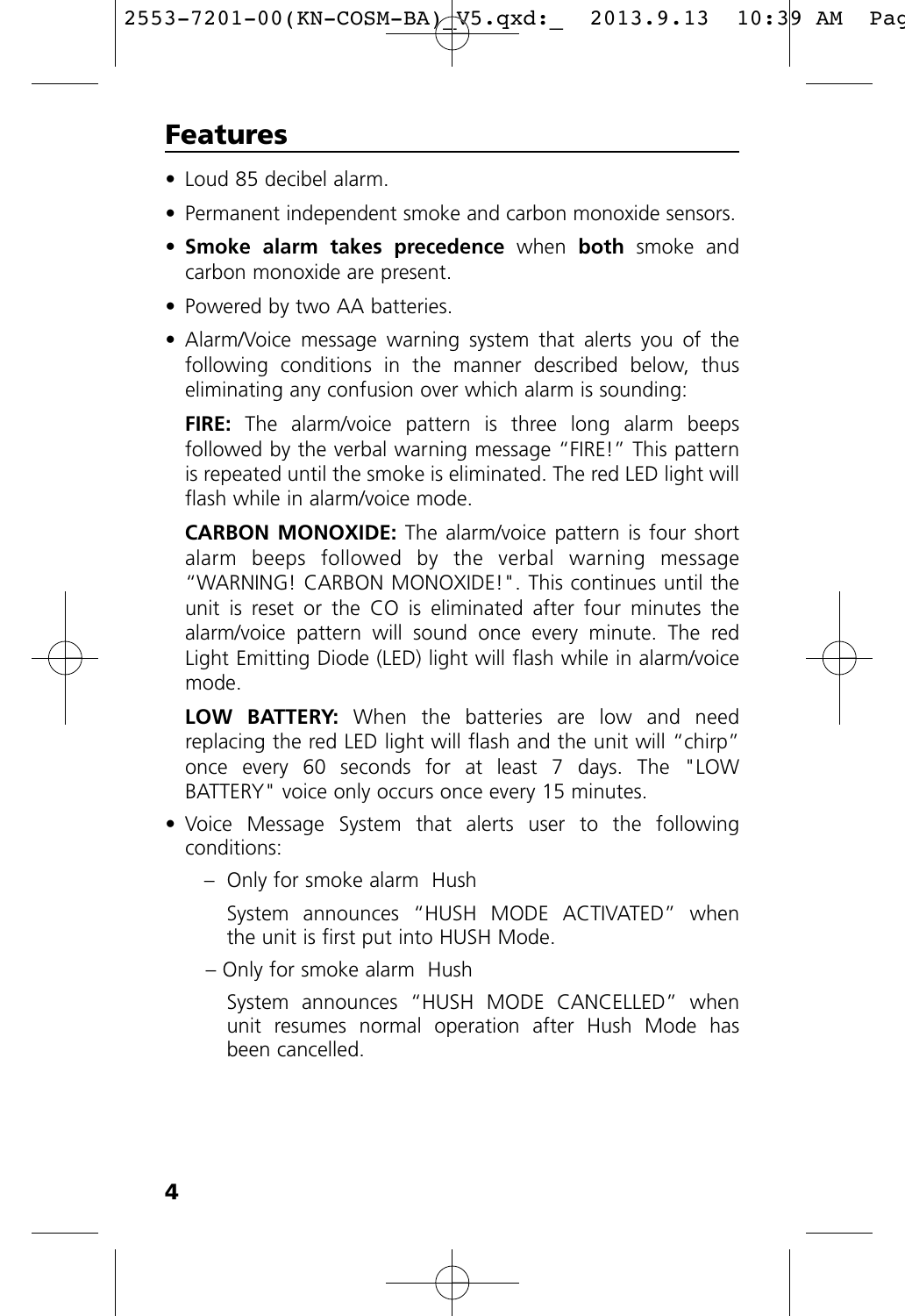– Only if button is pushed

System announces "CARBON MONOXIDE PREVIOUSLY DETECTED" when the unit has detected CO concentrations of 100 ppm or higher.

- System announces "PUSH TEST BUTTON" when the unit is powered up, reminding user to activate the Test Button.
- End of Life Hush. At end of product life, the button can be pushed to silence the end of life "chirp" for approximately 3 days at a time, for a maximum of 30 days life extension.
- One "chirp" every 30 seconds is an indication that the alarm is malfunctioning. If this occurs call the Product Support Line at 1-800-880-6788.
- Test/Reset button performs functions.(See page 14).
- HUSH Control Feature that silences the unit during nuisance alarm situations (see page 15).
- Peak Level Memory Feature which alerts user when the unit has detected CO concentrations of 100 ppm or greater (see page 16).
- Alarm Memory Feature that gives visual indication when an alarm has sensed a hazardous condition.
- Green and red LED lights that indicate normal operation and alarm status (see page 17 for details).
- Tamper Resist Feature that deters children and others from removing the alarm (see page 17).
- Battery reminder flag that prohibits installation when batteries are not present.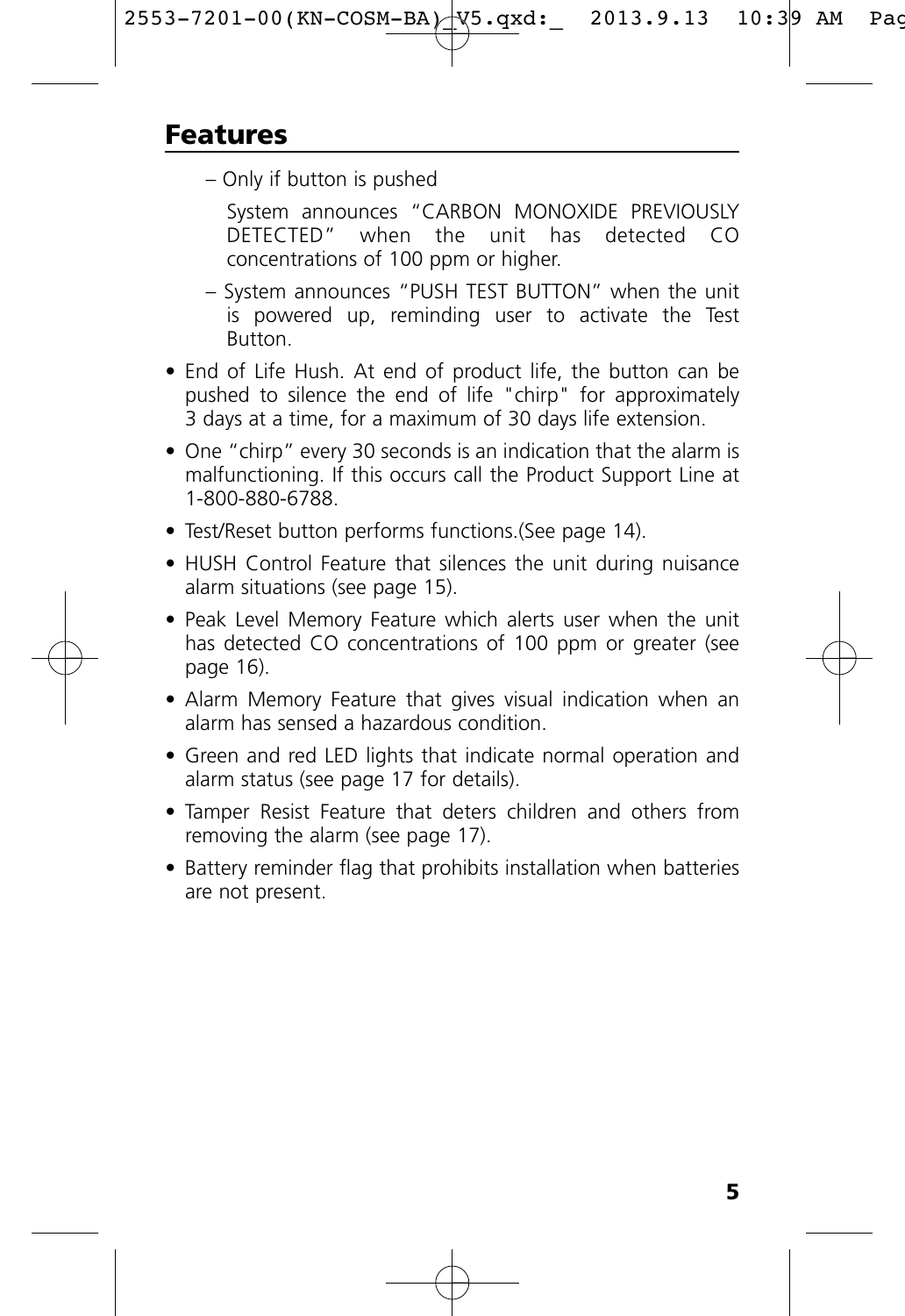### **Smoke Alarm**

The smoke alarm monitors the air for products of combustion that are produced when something is burning or smoldering. When smoke particles in the smoke sensor reach a specified concentration, the alarm/voice message warning system will sound, and be accompanied by the flashing red LED light. The smoke alarm takes precedence when both smoke and carbon monoxide are present.

#### **WARNING: PLEASE READ CAREFULLY AND ! THOROUGHLY**

NFPA 72 states: Life safety from fire in residential occupancies is based primarily on early notification to occupants of the need to escape, followed by the appropriate egress actions by those occupants. Fire warning systems for dwelling units are capable of protecting about half of the occupants in potentially fatal fires. Victims are often intimate with the fire, too old or young, or physically or mentally impaired such that they cannot escape even when warned early enough that escape should be possible. For these people, other strategies such as protection-in-place or assisted escape or rescue are necessary.

- Smoke alarms are devices that can provide early warning of possible fires at a reasonable cost; however, alarms have sensing limitations. Ionization sensing alarms may detect invisible fire particles (associated with fast flaming fires) sooner than photoelectric alarms. Photoelectric sensing alarms may detect visible fire particles (associated with slow smoldering fires) sooner than ionization alarms. Home fires develop in different ways and are often unpredictable. For maximum protection, Kidde recommends that both Ionization and Photoelectric alarms be installed.
- A battery powered alarm must have a battery of the specified type, in good condition and installed properly.
- Smoke alarms must be tested regularly to make sure the batteries and the alarm circuits are in good operating condition.
- Smoke alarms cannot provide an alarm if smoke does not reach the alarm. Therefore, smoke alarms may not sense fires starting in chimneys, walls, on roofs, on the other side of a closed door or on a different floor.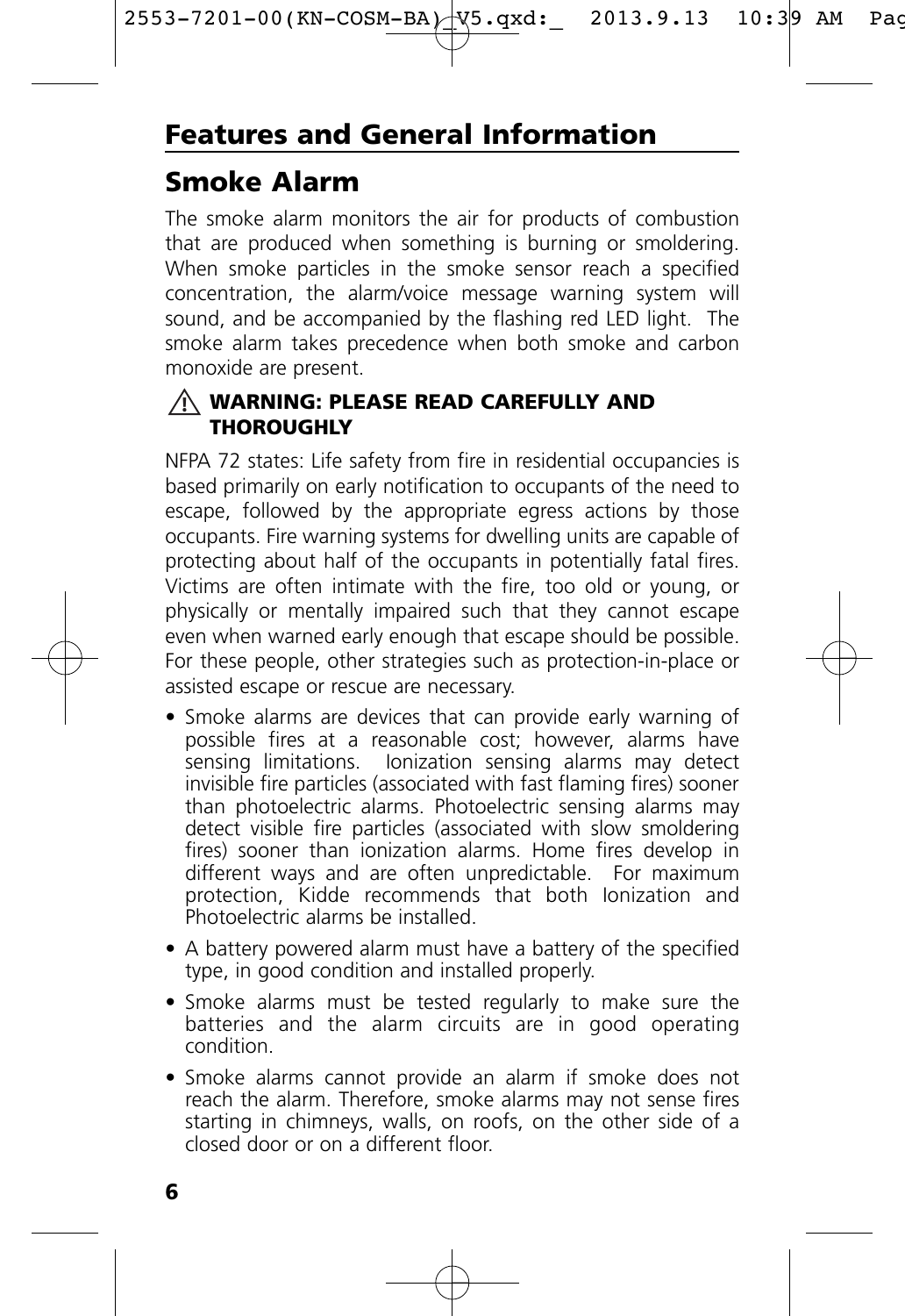# **Features and General Information**

- If the alarm is located outside the bedroom or on a different floor, it may not wake up a sound sleeper.
- The use of alcohol or drugs may also impair one's ability to hear the smoke alarm. For maximum protection, a smoke alarm should be installed in each sleeping area on every level of a home.
- Although smoke alarms can help save lives by providing an early warning of a fire, they are not a substitute for an insurance policy. Home owners and renters should have adequate insurance to protect their lives and property.

# **Carbon Monoxide (CO) Alarm**

The Carbon Monoxide (CO) alarm monitors the air for the presence of CO. It will alarm when there are high levels of CO present, and when there are low levels of CO present over a longer period of time (see page 21 for alarm times). When a CO condition matches either of these situations, the alarm/voice message warning system will sound, and be accompanied by the flashing red LED light. The carbon monoxide sensor uses an electrochemical technology.

#### **CAUTION: This alarm will only indicate the presence of ! carbon monoxide gas at the sensor. Carbon monoxide gas may be present in other areas.**

Individuals with medical problems may consider using warning devices which provide audible and visual signals for carbon monoxide concentrations under 30 ppm.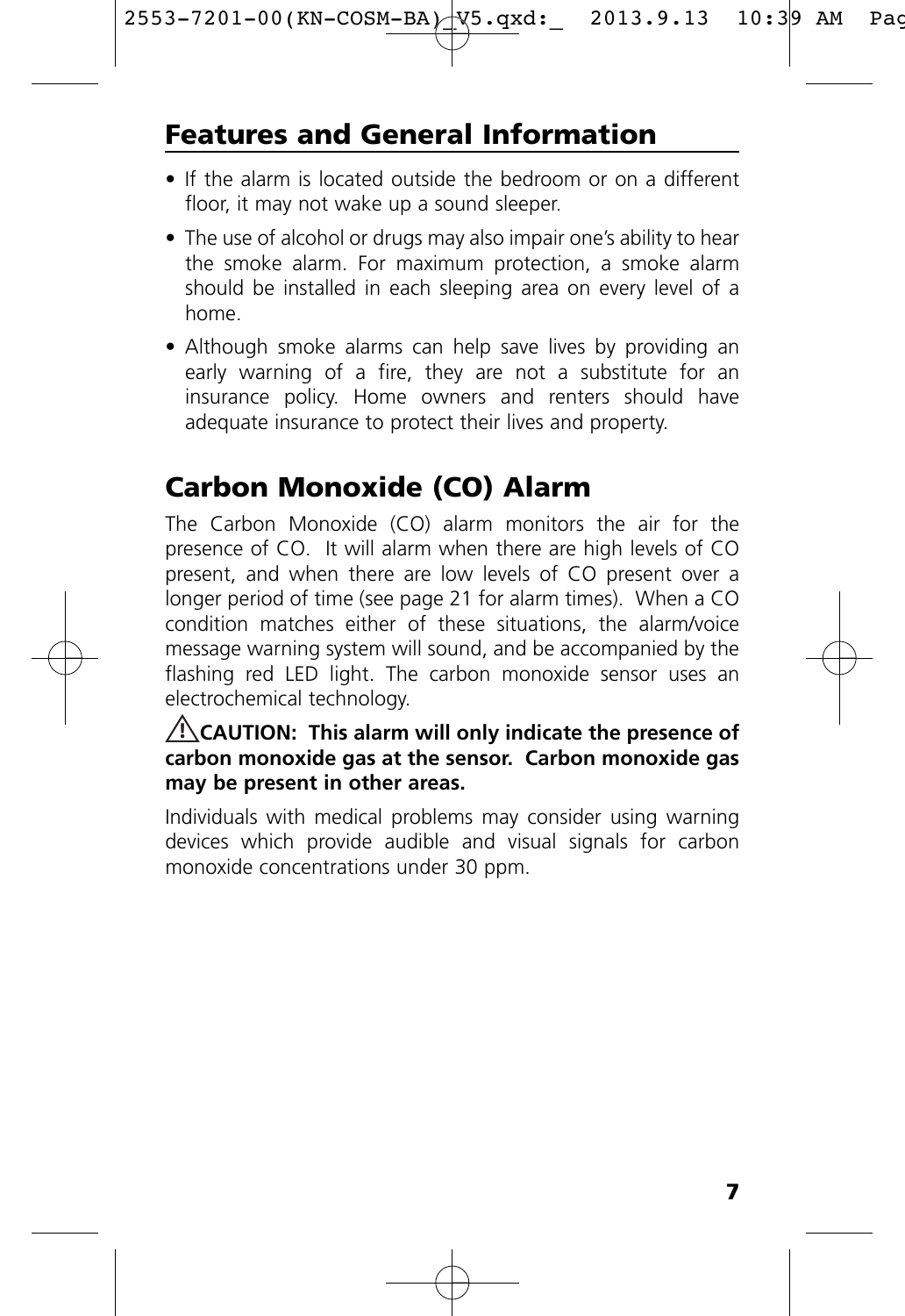### **Step 1 Installation Guide:**

#### **IMPORTANT: THIS ALARM MUST BE MOUNTED ON A CEILING OR WALL. IT WAS NOT DESIGNED FOR USE AS A TABLETOP DEVICE! INSTALL ONLY AS DETAILED!**

#### **A. Recommended Installation Locations:**

Kidde Safety recommends the installation of a Smoke/CO Alarm in the following locations. For maximum protection we suggest an alarm be installed on each level of a multilevel home, including every bedroom, hallways, finished attics and basements. Put alarms at both ends of bedroom, hallway or large room if hallway or room is more than 30 ft (9.1m) long. If you have only one alarm, ensure it is placed in the hallway outside of the main sleeping area, or in the main bedroom. Verify the alarm can be heard in all sleeping areas.

Locate an alarm in every room where someone sleeps with the door closed. The closed door may prevent an alarm not located in that room from waking the sleeper. Smoke, heat and combustion products rise to the ceiling and spread horizontally. Mounting the alarm on the ceiling in the center of the room places it closest to all points in the room. Ceiling mounting is preferred in ordinary residential construction. When mounting an

alarm on the ceiling, locate it at a minimum of 4" (10cm) from the side wall (see figure 1). If installing the alarm on the wall, use an inside wall with the top edge of the alarm at a minimum of 4" (10cm) and a maximum of 12" (30.5cm) below the ceiling (see figure 1).

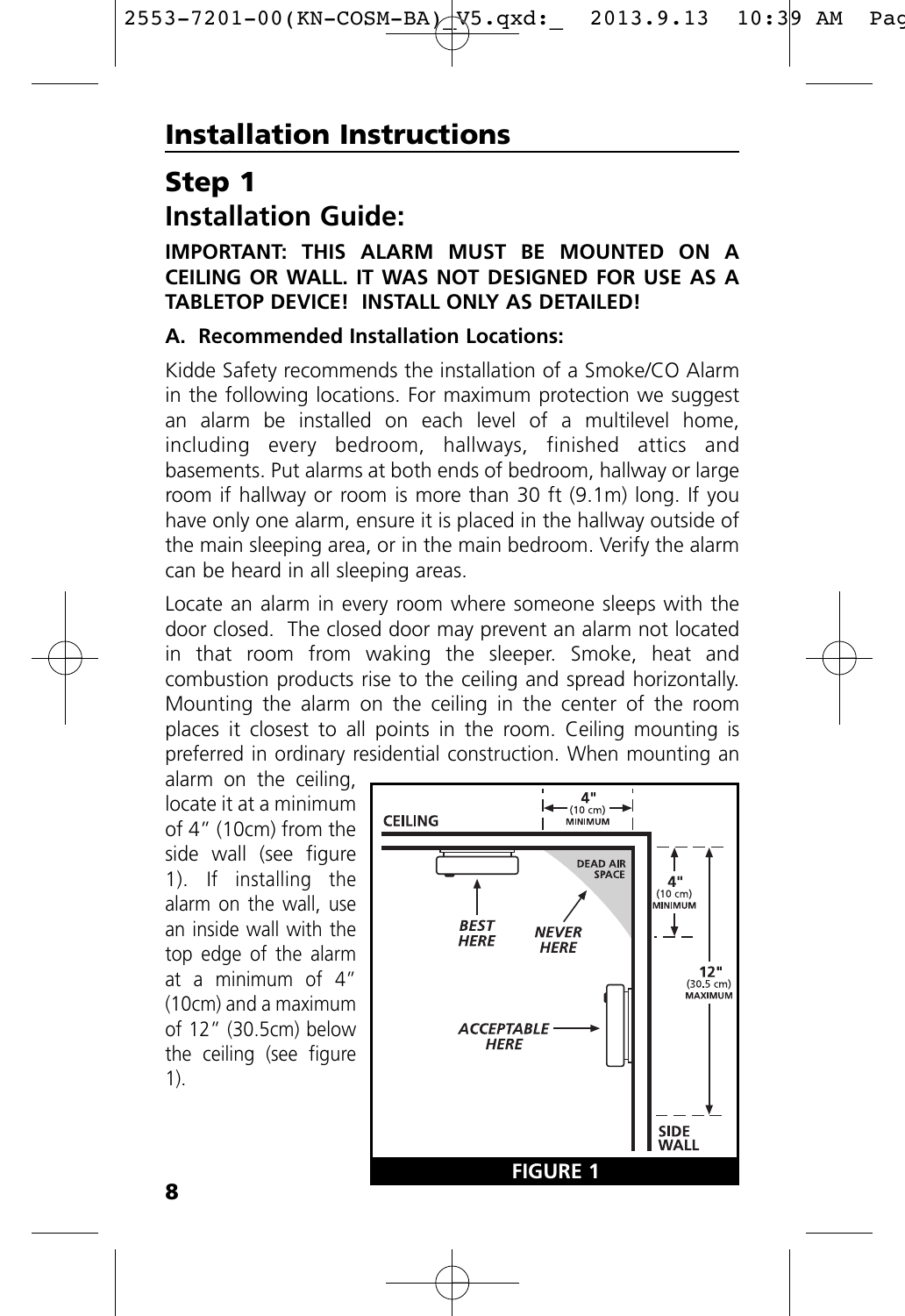# **Installation Instructions**

#### **Sloped Ceiling Installation:**

The following information is from the National Fire Protection Association and is listed in Fire Code 72.

Install Smoke Alarms on sloped, peaked or cathedral ceilings at, or within 3 ft (0.9m) of the highest point (measured horizontally). NFPA 72 states "Smoke alarms in rooms with ceiling slopes greater than 1 ft to 8 ft (.3 m-2.4 m) horizontally shall be located on the high side of the room".

NFPA 72 states "A row of alarms shall be spaced and located within 3 ft (0.9 m) of the peak of the ceiling measured horizontally" (see figure 2).



#### **Mobile Homes:**

Modern mobile homes have been designed and built to be energy efficient. Install Smoke/CO alarms as recommended above (refer to Recommended Installation Instructions and figure 1). In older mobile homes that are not well insulated, extreme heat or cold can be transferred from the outside to the inside through poorly insulated walls and roof. This may cause a thermal barrier, which can prevent smoke from reaching an alarm mounted on the ceiling. In such mobile homes install your Smoke/CO Alarm on an inside wall with the top edge of the alarm at a minimum of 4 inches (10cm) and a maximum of 12 inches (30.5cm) below the ceiling (see figure 2). If you are not sure about the insulation in your mobile home, or if you notice that the outer walls and ceiling are either hot or cold, install your alarm on an inside wall **ONLY!**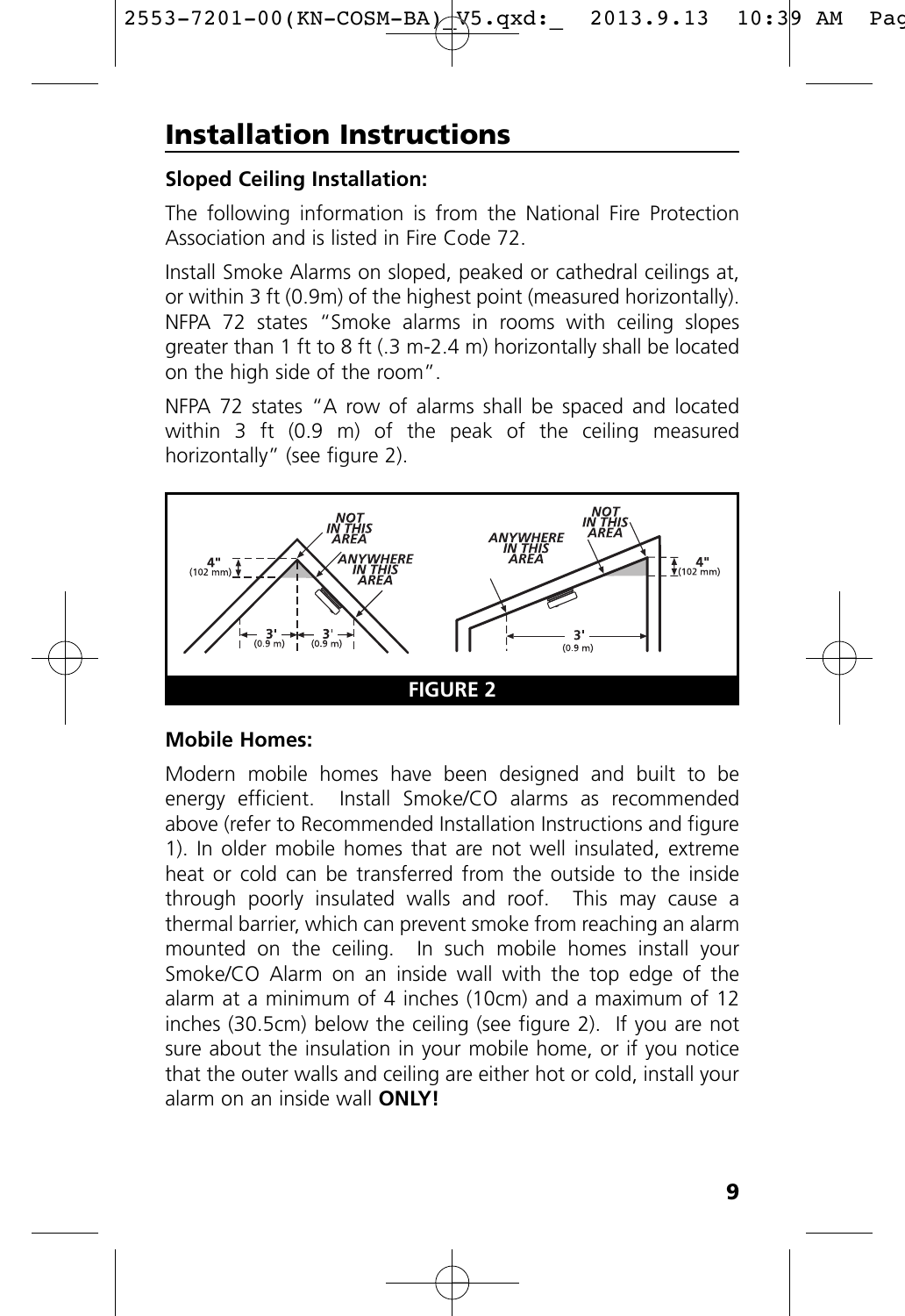# **Installation Instructions**

**THIS EQUIPMENT SHOULD BE INSTALLED IN ACCORDANCE WITH THE NATIONAL FIRE PROTECTION ASSOCIATION'S STANDARD 72 (National Fire Protection Association, Batterymarch Park, Quincy, MA 02269).**



**WARNING - This product is intended for use in ordinary indoor locations of family living units. It is not designed to measure compliance with Occupational Safety and Health Administration (OSHA) commercial or industrial standards.**

#### **B. Where Not to Install:**

#### **Do not install in garages, kitchens, furnace rooms or bathrooms! INSTALL AT LEAST 5 FEET AWAY FROM ANY FUEL BURNING APPLIANCE.**

Do not install within 3 ft (.9m) of the following: The door to a kitchen, or a bathroom that contains a tub or shower, forced air supply ducts used for heating or cooling, ceiling or whole house ventilating fans, or other high air areas. Avoid excessively dusty, dirty or greasy areas. Dust, grease or household chemicals can contaminate the alarm's sensors, causing it to not operate properly.

Place the alarm where drapes or other objects will not block the sensor. Smoke and CO must be able to reach the sensors to accurately detect these conditions. Do not install in peaks of vaulted ceilings, "A" frame ceilings or gabled roofs. Keep out of damp and humid areas.

Install at least one (1) foot away from fluorescent lights, electronic noise may cause nuisance alarms. Do not place in direct sunlight and keep out of insect infested areas. Extreme temperatures will effect the sensitivity of the Smoke/CO Alarm. Do not install in areas where the temperature is colder than 40 degrees Fahrenheit (4.4˚ Celsius) or hotter than 100 degrees Fahrenheit (37.8˚ Celsius), such as garages and unfinished attics. Do not install in areas where the relative humidity (RH) is above 85%. Place away from doors and windows that open to the outside.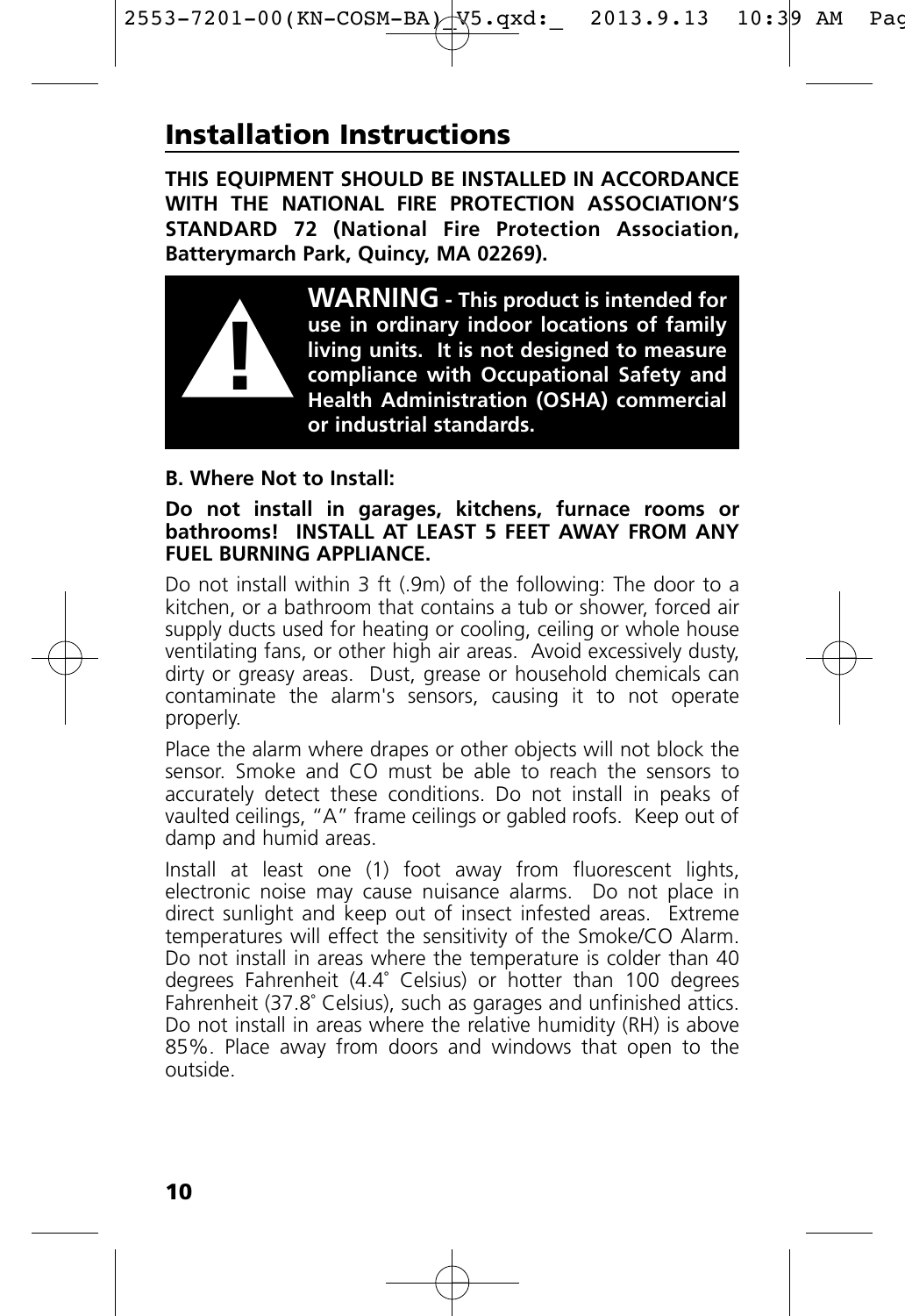### **Step 2 Mounting Instructions:**



- 1. To help identify the date to replace the unit, write the "Replace by" date (10 years from initial power up) in permanent marker in the space provided on the side of the alarm. See Alarm Replacement section for additional information.
- 2. Remove the mounting bracket from the back of the alarm by holding the mounting bracket and twisting the alarm in the direction indicated by the "OFF"arrow on the alarm cover.
- 3. Selecting the proper location for your Smoke/CO Alarm, as described on Pages 8-11. To ensure aesthetic alignment of the alarm with the hallway, or wall, the "A" line on the mounting bracket must be parallel with the hallway when ceiling mounted, or horizontal when wall mounted.
- 4. Install the alarm on the mounting bracket and rotate the alarm in the direction of the "ON" arrow on the cover until the alarm ratchets into place (this ratcheting function allows for aesthetic alignment). Note: The alarm will mount to the bracket in 4 positions (every 90 degrees).
- 5. Two labels are included with your alarm. They have important information on what to do in case of an alarm. Add the phone number of your emergency service provider (Fire Department or 911) in the space provided. Place one label next to the alarm after it is mounted, and one label near a fresh air source such as a door or window.
- 6. Remove the red cardboard from the battery compartment, install batteries, close battery door.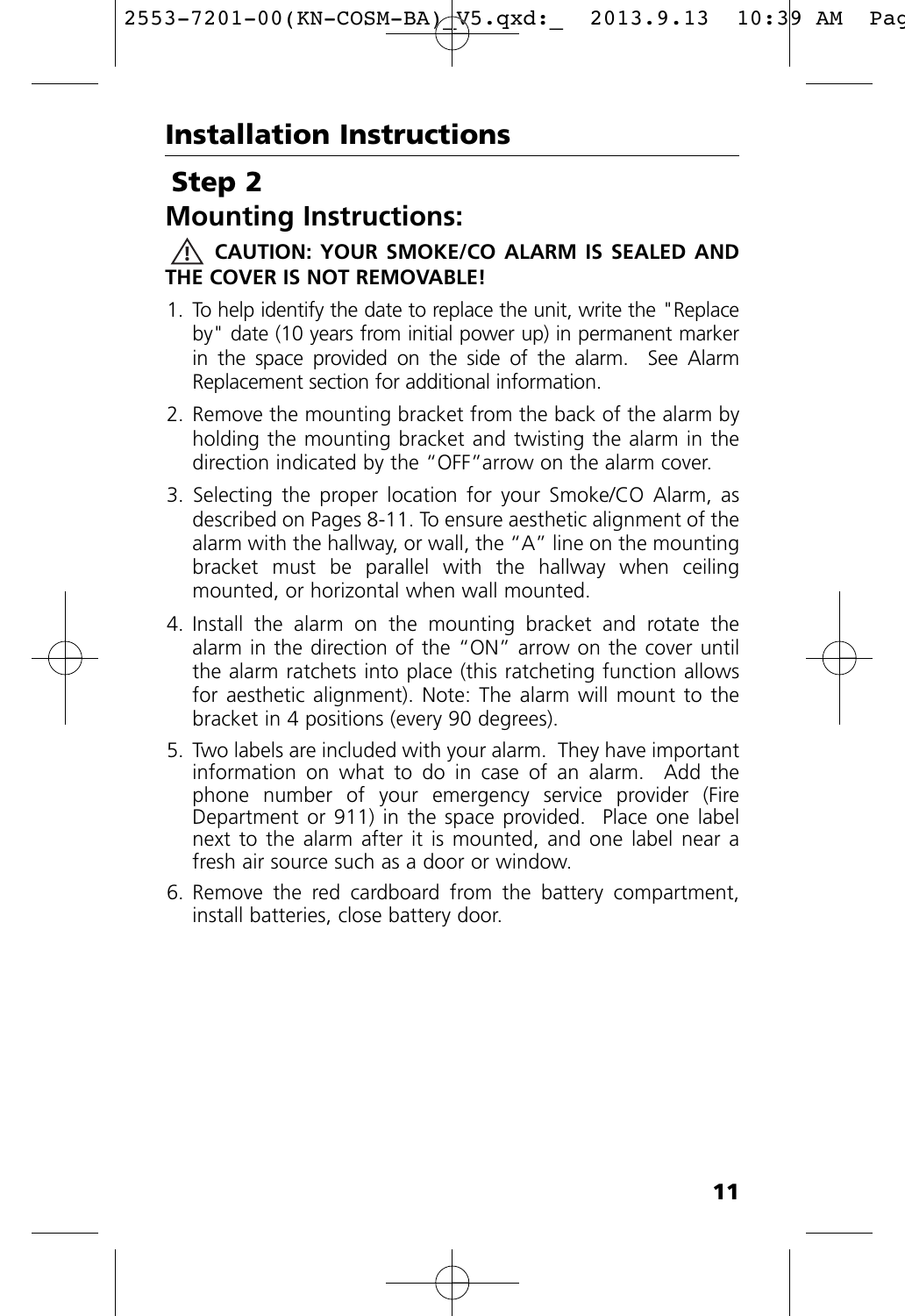### **Step 3 Installation Instructions**

### **Testing the Alarm**

**CAUTION: Due to the loudness (85 decibels) of the ! alarm, always stand an arms length away from the unit when testing.**

After installation, TEST THE UNIT'S ELECTRONICS by pressing and releasing the test/reset button. You will then hear the following sequence of "beeps" and verbal warnings:

Three long beeps.

Verbal warning: "FIRE!"

Three long beeps.

Four quick beeps.

Verbal warning: "WARNING! CARBON MONOXIDE"

Four quick beeps

Weekly testing is required! If at anytime it does not perform as described, verify power is connected correctly and that the battery doesn't need replacing. Clean dust and other buildup off the unit. If it still doesn't operate properly call the Product Support Line at 1-800-880-6788.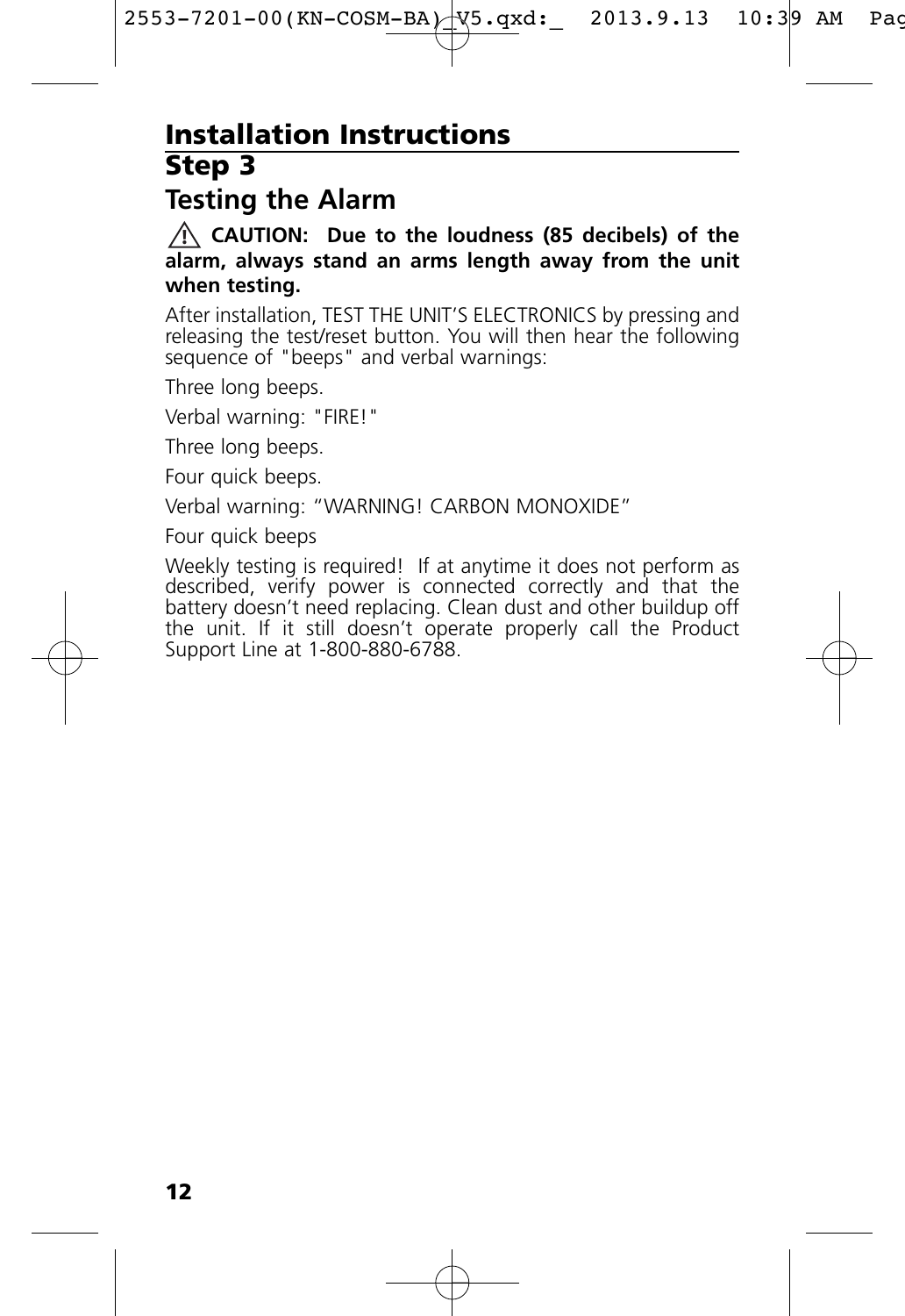# **Operating Instructions**

### **Smoke HUSH Control Feature**

The HUSH feature has the capability of temporarily desensitizing the smoke alarm circuit for approximately 9 minutes. This feature is to be used only when a known alarm condition, such as smoke from cooking, activates the alarm. You can put your Smoke/CO Alarm in HUSH mode by pushing the test/reset button. If the smoke is not too dense, the alarm will silence immediately, the unit will verbally announce "HUSH MODE ACTIVATED", and the green LED will flash every 2 seconds for approximately 9 minutes. This indicates that the smoke alarm is in a temporarily desensitized condition. Your Smoke/CO Alarm will automatically reset after approximately 9 minutes. When the unit returns to normal operation after being in HUSH mode, it will verbally announce "HUSH MODE CANCELLED", and sound the alarm if smoke is still present. The HUSH feature can be used repeatedly until the air has been cleared of the condition causing the alarm. While the unit is in HUSH mode, pushing the test/reset button on the alarm will also end the HUSH period.

#### **NOTE: DENSE SMOKE WILL OVERRIDE THE HUSH CONTROL FEATURE AND SOUND A CONTINUOUS ALARM.**

#### **CAUTION: BEFORE USING THE ALARM HUSH FEATURE, ! IDENTIFY THE SOURCE OF THE SMOKE AND BE CERTAIN A SAFE CONDITION EXISTS.**

#### **Reset Feature**

If the the Smoke/CO Alarm is sounding a CO alarm, pressing the test/reset button will silence the alarm.

If the CO condition that caused the alert continues, the alarm will reactivate within 200 seconds.(see page 21).

### **CO Peak Level Memory**

If the green LED is blinking once every 10 seconds, the unit has detected a hazardous CO condition. If the CO sensor has detected a CO level of 100 PPM or higher since last reset, it will be recorded by the Peak Level Memory function. To access the Peak Level Memory press the test/reset button. If a reading of 100 PPM or higher has been recorded, the unit will announce "Carbon Monoxide Previously Detected." If you've been away from home this feature allows you to check if there was a CO reading of 100, or higher, during your absence. Pushing the test/reset button resets the memory. It's also reset when the battery is removed.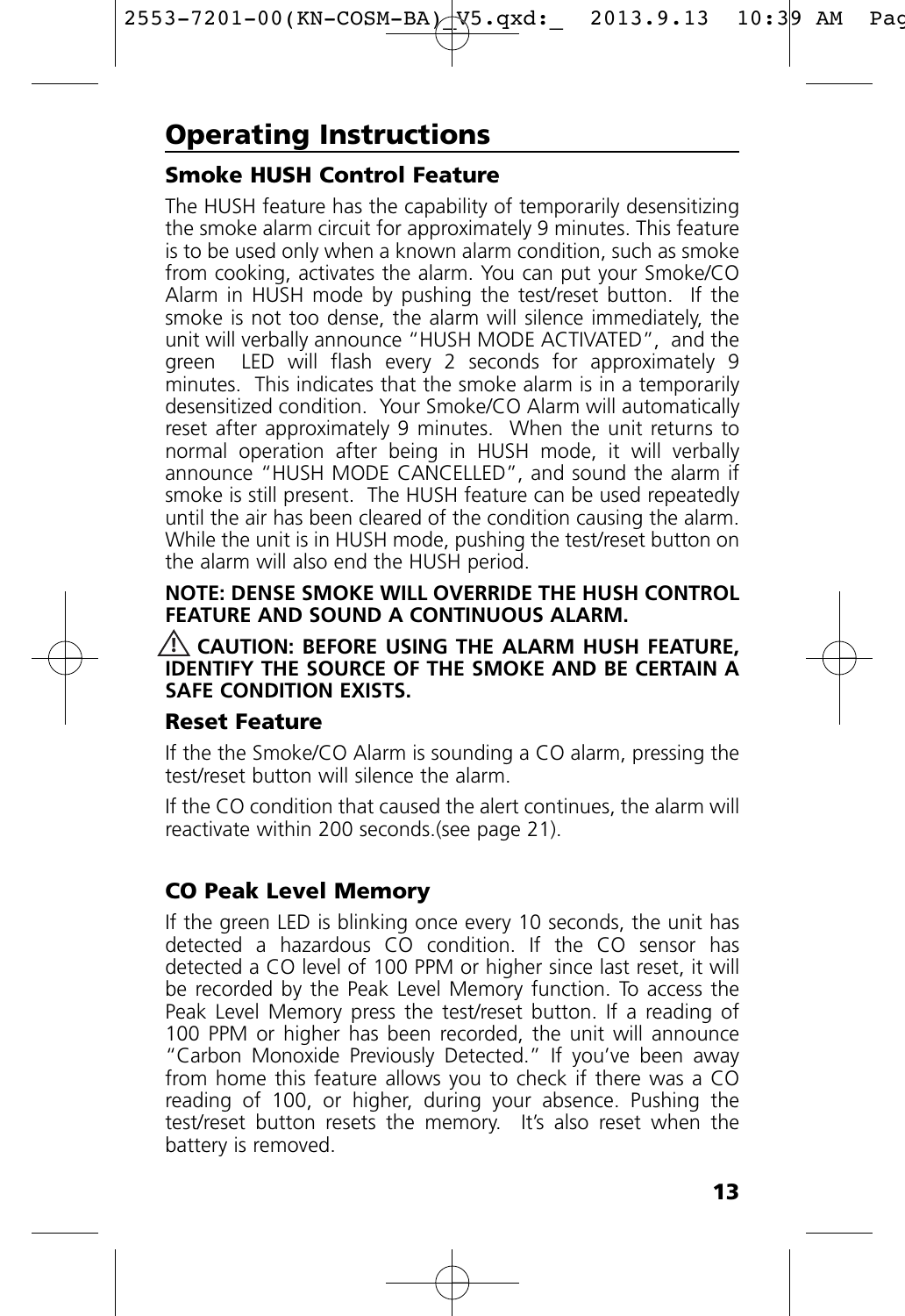# **Operating Instructions**

### **LED Indicator Operation**

#### **Red LED**

The red LED will flash as described below under the following conditions:

- --During smoke or CO alarm, with every beep
- --During testing (same as alarm)
- --Low battery, single flash with chirp
- --End of product life, double flash every 30 seconds with chirp
- --Unit error mode, single flash with chirp
- --Unit error mode, a Fault Code is flashed every 30 seconds (can be observed and reported to customer service for troubleshooting).

#### **Green LED**

The green LED will flash as described below under the following conditions:

– Standby Condition :

The LED will flash every 60 seconds..

- Alarm Memory Condition: The LED will flash every second during alarm. When the alarm condition goes away, the originating alarm unit will flash the LED every 16 seconds until the test/reset button is pressed, thus resetting the alarm.
- HUSH MODE Condition: The LED will flash every 2 seconds while the alarm is in HUSH mode.

#### **Tamper Resist Feature**

To make your smoke/CO alarm tamper resistant, a tamper resist feature has been provided. Activate the tamper resist feature by breaking off the four posts in the square holes in the trim ring (see figure 5A). When the posts are broken off, the tamper resist tab on the base is allowed to engage the mounting bracket. Rotate the alarm onto the mounting bracket until you hear the tamper resist tab snap into place, locking the alarm on the mounting bracket. Using the tamper resist feature will help deter children and others from removing the alarm from bracket. NOTE: To remove the alarm when the tamper resist tab is engaged, press down on the tamper resist tab, and rotate the alarm off of the bracket (see figure 5B).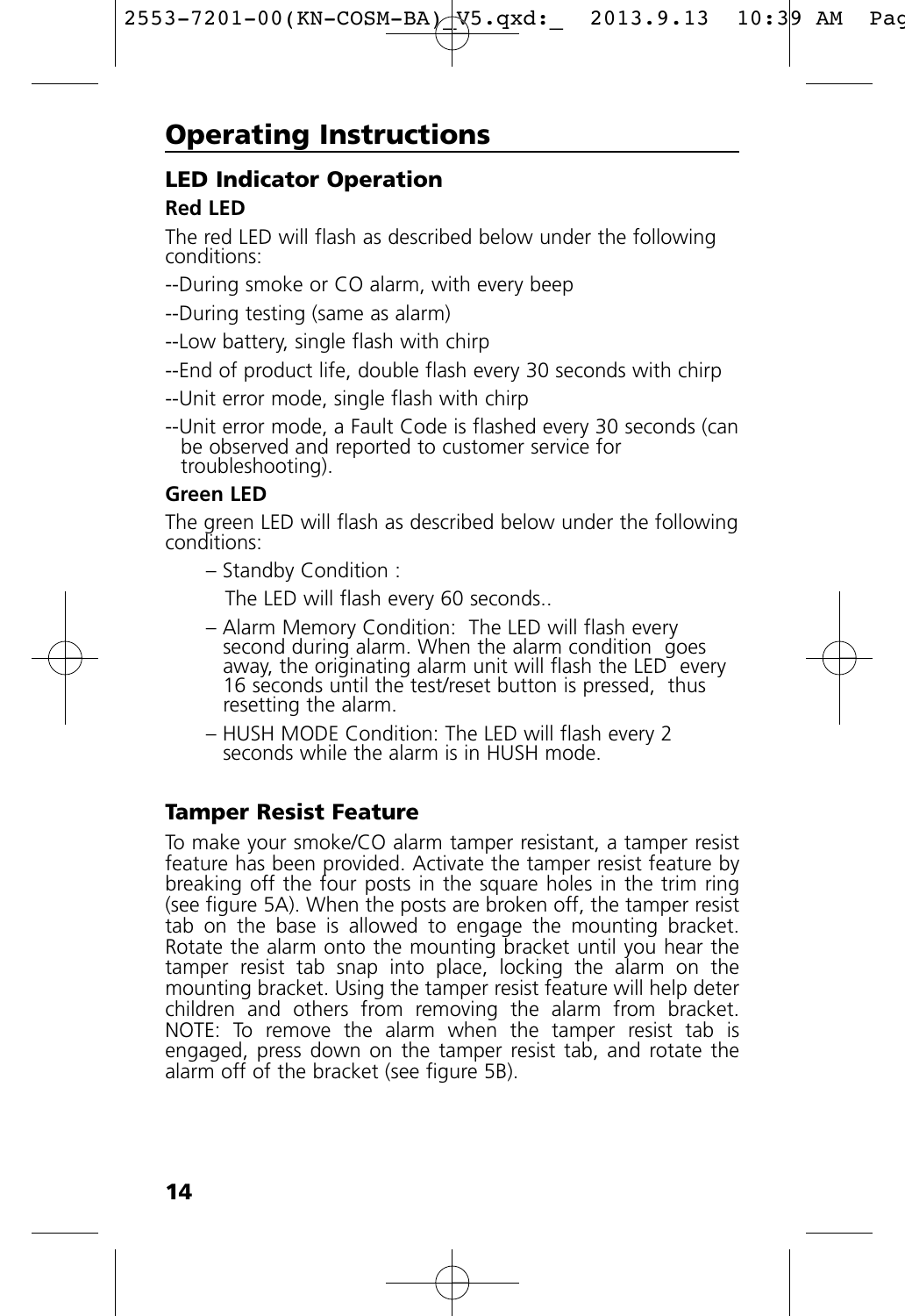# **Operating Instructions**





**FIGURE 5A**





**NEVER IGNORE THE SOUND OF THE ALARM! FIGURE 5B**

Determining what type of alarm has sounded is easy with your Combination Smoke/CO Alarm. The voice message warning system will inform you of the type of situation occurring. Refer to the Features section on pages 4-7 for a detailed description of each alarm pattern.

### **What To Do If The Alarm Sounds When the smoke alarm sounds:**

Smoke alarms are designed to minimize false alarms. Cigarette smoke will not normally set off the alarm, unless the smoke is blown directly into the alarm. Combustion particles from cooking may set off the alarm if located too close to the cooking area. Large quantities of combustible particles are generated from spills or when broiling. Using the fan on a range hood which vents to the outside (non recirculating type) will also help remove these combustible products from the kitchen.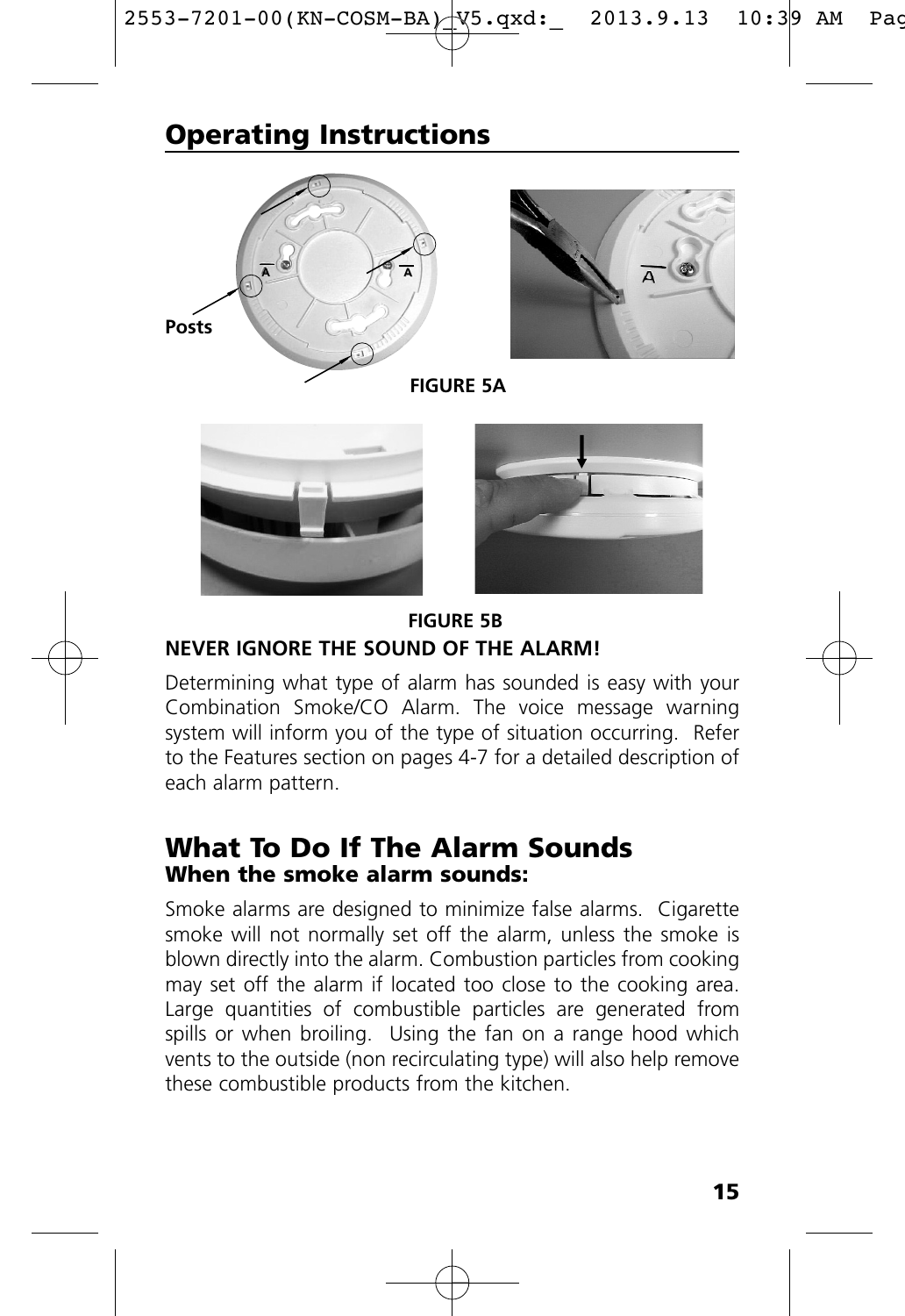# **What To Do If The Alarm Sounds**

If the alarm sounds, check for fires first. If a fire is discovered follow these steps. Become thoroughly familiar with these items, and review with all family members!

- Alert small children in the home.
- Leave immediately using one of your planned escape routes (see page 26). Every second counts, don't stop to get dressed or pick up valuables.
- Before opening inside doors look for smoke seeping in around the edges, and feel with the back of your hand. If the door is hot use your second exit. If you feel it's safe, open the door very slowly and be prepared to close immediately if smoke and heat rush in.
- If the escape route requires you to go through smoke, crawl low under the smoke where the air is clearer.
- Go to your predetermined meeting place. When two people have arrived one should leave to call 911 from a neighbor's home, and the other should stay to perform a head count.
- **Do not reenter under any circumstance until fire officials give the go ahead.**
- There are situations where a smoke alarm may not be effective to protect against fire as stated in the NFPA Standard 72. For instance:

a) smoking in bed

- b) leaving children unsupervised
- c) cleaning with flammable liquids, such as gasoline

The CO sensor meets the alarm response time requirements of UL standard 2034. Standard alarm times are as follows:

At 70 PPM, the unit must alarm within 60-240 minutes.

At 150 PPM, the unit must alarm within 10-50 minutes.

At 400 PPM, the unit must alarm within 4-15 minutes.

#### **This carbon monoxide alarm is designed to detect carbon monoxide gas from ANY source of combustion. It is NOT designed to detect any other gas.**

Fire Departments, most utility companies and HVAC contractors will perform CO inspections, some may charge for this service. It's advisable to inquire about any applicable fees prior to having the service performed. Kidde Safety will not pay for, or reimburse, the owner or user of this product, for any repair or dispatch calls related to the alarm sounding.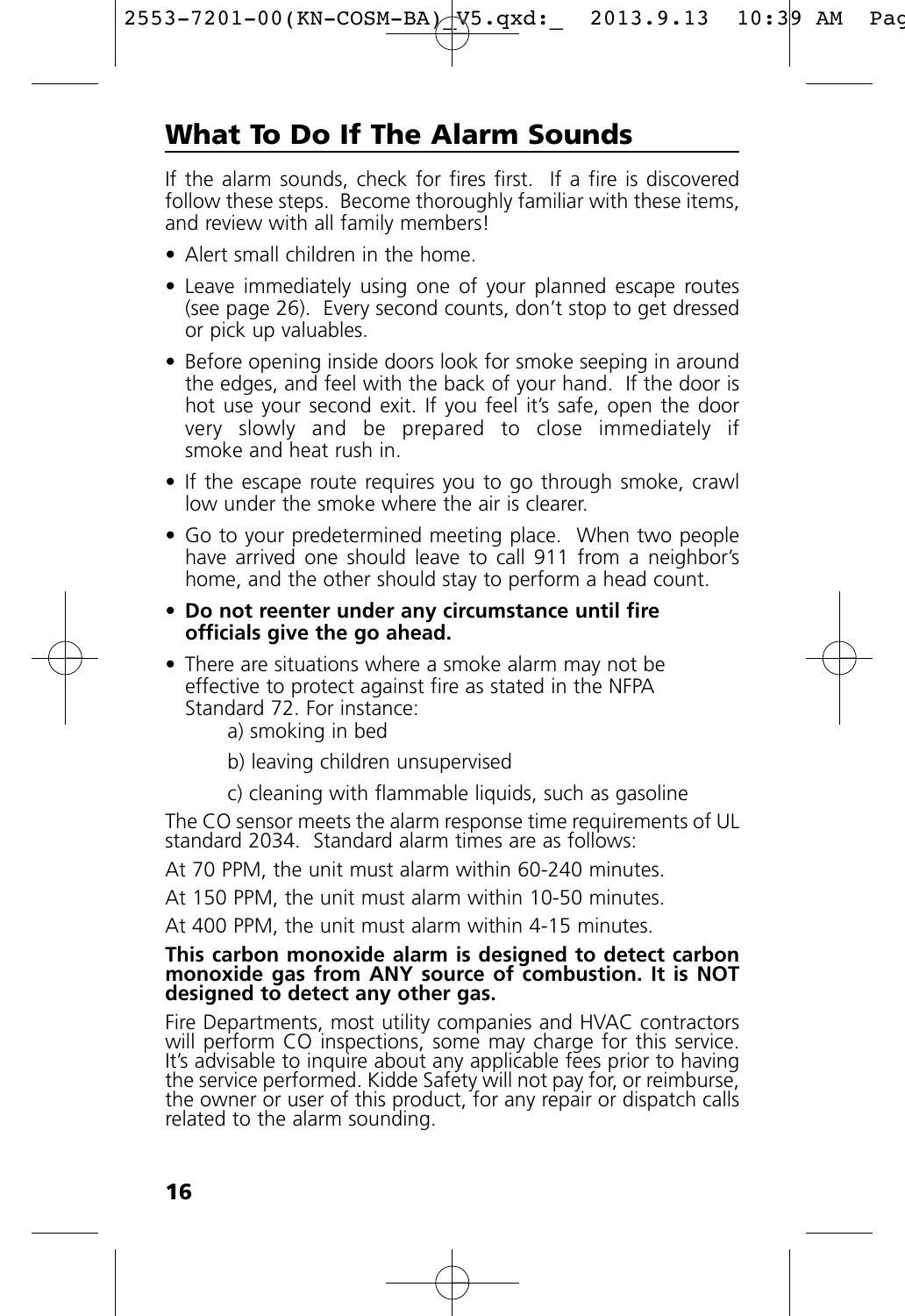# **What To Do If The Alarm Sounds**

#### **When the carbon monoxide alarm sounds:**



**WARNING - Actuation of your CO Alarm indicates the presence of Carbon ! Monoxide (CO) which can kill you.**

- **If alarm signal sounds:**
- **1) Operate the test/reset button**
- **2) Call your emergency services (Fire Dept. or 911)**
- **3) Immediately move to fresh air outdoors or by an open door/window. Do a head count to check that all persons are accounted for. Do not reenter the premises nor move away from the open door/window until the emergency services responders have arrived, the premises has been aired out, and your alarm remains in its normal condition.**

**4) After following steps 1-3, if your alarm reactivates within a 24 hour period, repeat steps 1-3 and call a**

**qualified appliance technician to investigate for sources of**

**CO from fuel burning equipment and appliances, and inspect for proper operation of this equipment. If problems are identified during this inspection have the equipment serviced immediately. Note any combustion equipment not inspected by the technician and consult** instructions, or contact the **manufacturer's directly, for more information about CO safety and this equipment. Make sure that motor vehicles are not, and have not been, operating in an attached garage or adjacent to the residence.**

**Never restart the source of a CO problem until it has been fixed. NEVER IGNORE THE ALARM!**

*PHONE NUMBER*

*PHONE NUMBER*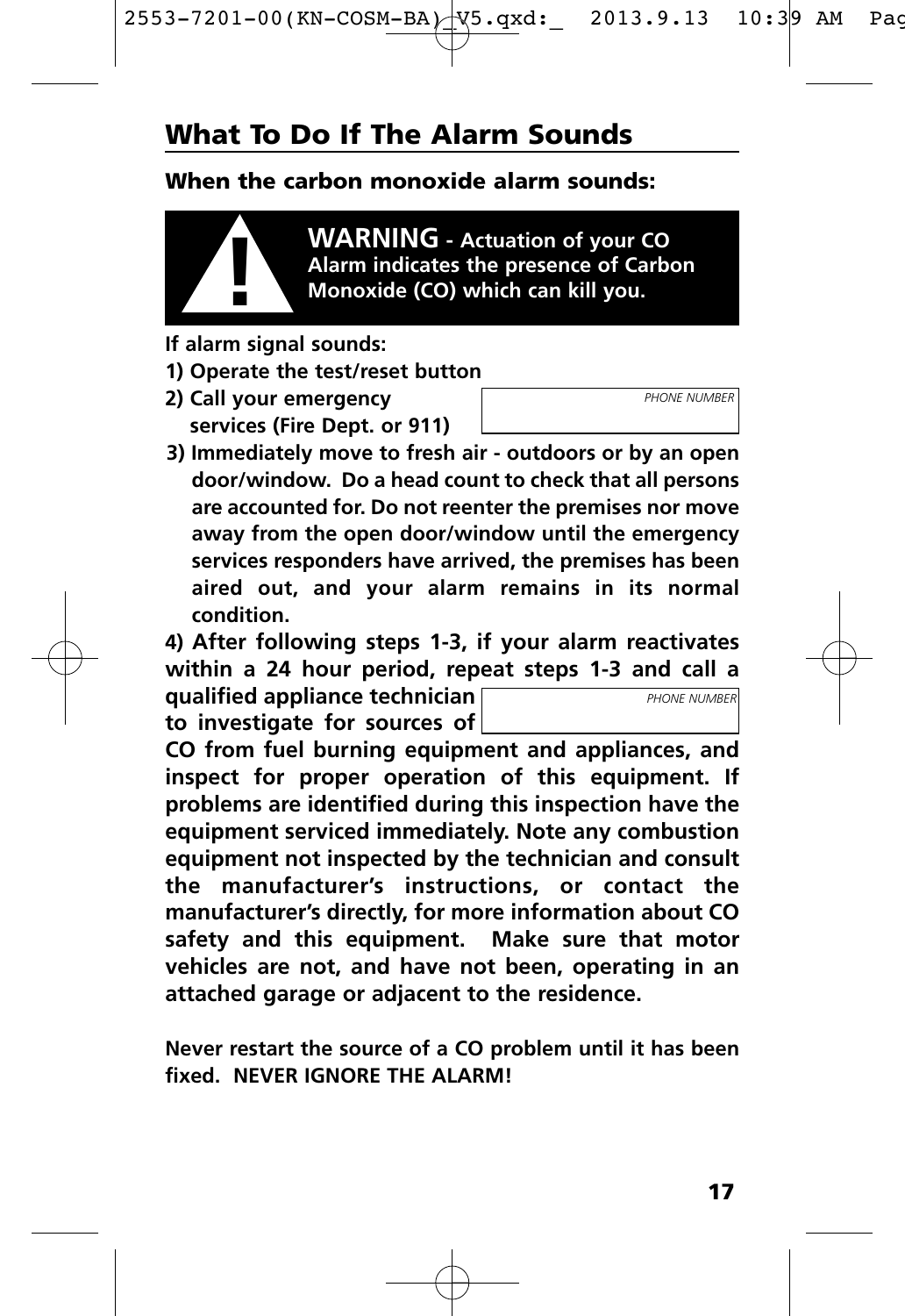### **Alarm Removal**

#### **IF TAMPER RESIST FEATURE HAS BEEN ACTIVATED, REFER TO TAMPER RESIST FEATURE DESCRIPTION ON PAGE 17 FOR REMOVAL INSTRUCTIONS.**

Remove the alarm from the mounting bracket by rotating the alarm in the direction of the "OFF" arrow on the cover. **Battery Replacement** 

If any form of battery failure is detected the red LED light will flash and the unit will "chirp" once every 60 seconds for at least 7 days. The "LOW BATTERY" voice occurs once every 15 minutes.The green LED will also be flashing twice per second.

**If the red LED light flashes along with a chirp every 30 seconds, and is not followed by the voice message "LOW BATTERY" as described above, your unit has malfunctioned**. Call our toll free Product Support Line at 1-800-880-6788 for instructions on how to return the unit.

#### **BATTERY INSTALLATION AND REMOVAL**

To replace or install the batteries slide the battery door in the direction indicated on the cover of the alarm. When installing new batteries into the carrier, make sure that the polarity matches the markings printed on the inside of the battery compartment, press the battery reminder finger down into the

battery compartment and install the battery (see Figure 6). Completely slide the battery door to the closed position. A missing or improperly installed battery will prevent the battery door from closing and result in improper alarm operation.



**FIGURE 6** 







**SLIDE OPEN INSERT**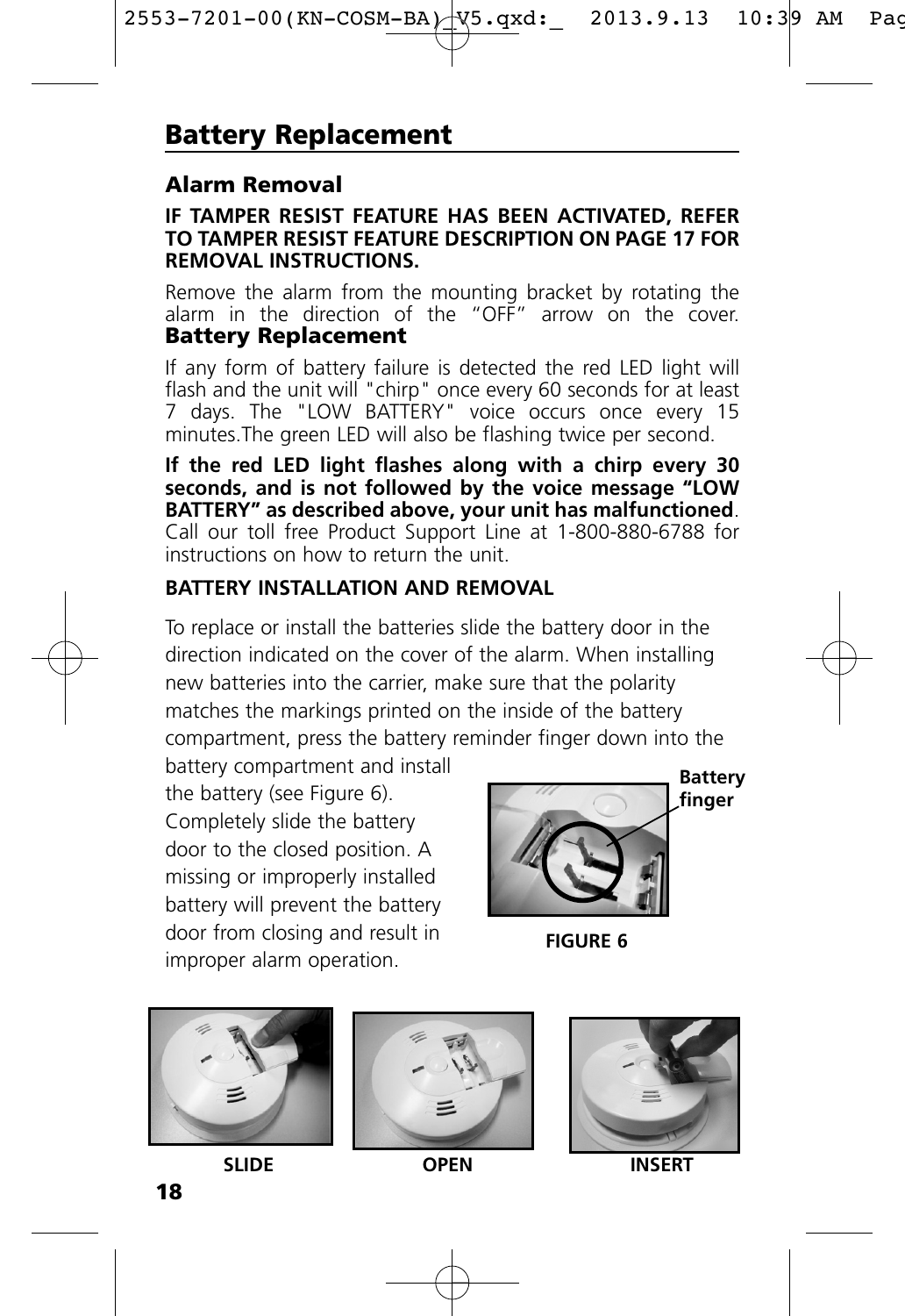# **Battery Replacement**

Replace batteries with one of the following approved brands: Duracell MN1500, MX1500, Energizer E91, Gold Peak 15A or Golden Power GLR6A . These batteries can be purchased at your local retailer.

**WARNING!** Use only the batteries specified. Use of different **!** batteries may have a detrimental effect on the Smoke/CO alarm. A good safety measure is to replace the batteries twice a year, at the same time. A good safety measure is to replace the batteries twice a year, at the same time you change your clocks for daylight saving time.

### **End of Life Notification**

Ten (10) years after unit is first powered, this alarm will beep two times every 30 seconds to indicate it is time to replace the alarm.

### **REPLACE IMMEDIATELY! IT WILL NOT DETECT CO IN THIS CONDITION.**

**End of Life Hush can be activated by pushing the test button to silence the End of Life chirp for approximately 3 days at a time for a maximum of 30 day life extension.**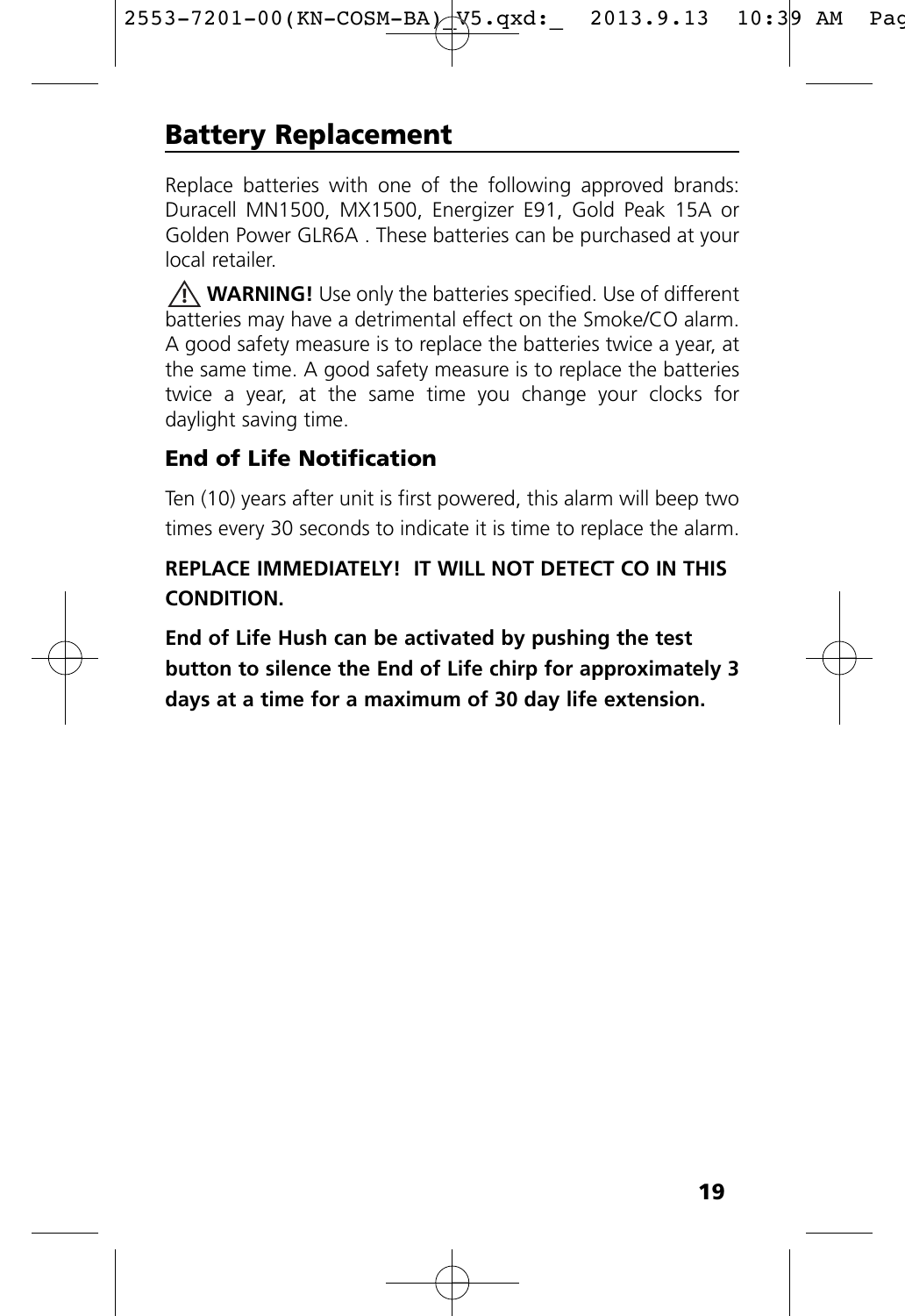To keep your Smoke/CO Alarm in good working order, please follow these simple steps:

- Verify the unit's alarm and LED lights operation by pushing the test/reset button once a week.
- Remove the unit from mounting bracket and vacuum the alarm cover and vents with a soft brush attachment once a month to remove dust and dirt. REINSTALL IMMEDIATELY AFTER CLEANING AND THEN TEST USING THE TEST/RESET **BUTTON!**
- Never use detergents or other solvents to clean the unit.
- Avoid spraying air fresheners, hair spray, or other aerosols near the Smoke/CO Alarm.

Do not paint the unit. Paint will seal the vents and interfere with the sensor's ability to detect smoke and CO. Never attempt to disassemble the unit or clean inside. This action will void your warranty.

Move the Smoke/CO Alarm and place in another location prior to performing any of the following:

- Staining or stripping wood floors or furniture
- Painting
- Wall papering
- Using adhesives

Storing the unit in a plastic bag during any of the above projects will protect the sensors from damage. Do not place near a diaper pail.

**! WARNING:** Reinstall the Smoke/CO Alarm as soon as possible to assure continuous protection.

When household cleaning supplies or similar contaminates are used, the area must be well ventilated. The following substances can effect the CO sensor and may cause false readings and damage to the sensor:

Methane, propane, iso-butane, iso-propanol, ethyl acetate, hydrogen sulfide, sulfide dioxides, alcohol based products, paints, thinner, solvents, adhesives, hair spray, after shave, perfume, and some cleaning agents.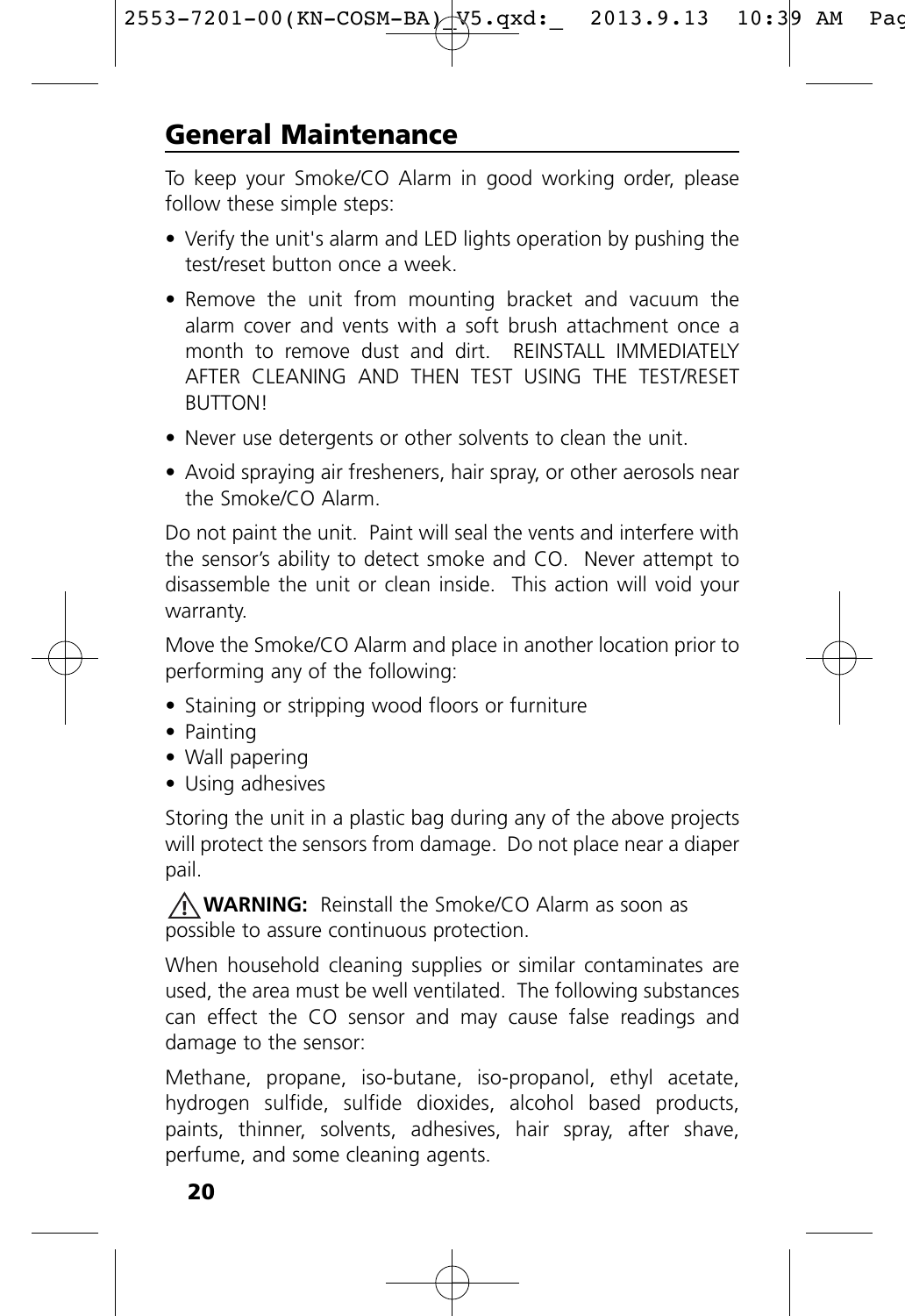### **Carbon Monoxide Safety Information General CO Information**

Carbon monoxide (CO) is a colorless, odorless, and tasteless poison gas that can be fatal when inhaled. CO inhibits the blood's capacity to carry oxygen.

#### **Possible Sources**

CO can be produced when burning any fossil fuel: gasoline, propane, natural gas, oil and wood. It can be produced by any fuel-burning appliance that is malfunctioning, improperly installed, or not ventilated correctly. Possible sources include furnaces, gas ranges/stoves, gas clothes dryers, water heaters, portable fuel burning space heaters, fireplaces, wood-burning stoves and certain swimming pool heaters. Blocked chimneys or flues, back drafting and changes in air pressure, corroded or disconnected vent pipes, and a loose or cracked furnace exchanger can also cause CO. Vehicles and other combustion engines running in an attached garage and using a charcoal/gas grill or hibachi in an enclosed area are all possible sources of CO.

The following conditions can result in transient CO situations: Excessive spillage or reverse venting of fuel-burning appliances caused by outdoor ambient conditions such as: Wind direction and/or velocity, including high gusts of wind, heavy air in the vent pipes (cold/humid air with extended periods between cycles), negative pressure differential resulting from the use of exhaust fans, simultaneous operation of several fuel-burning appliances competing for limited internal air, vent pipe connections vibrating loose from clothes dryers, furnaces, or water heaters, obstructions in, or unconventional, vent pipe designs which can amplify the above situations, extended operation of unvented fuel-burning devices (range, oven, fireplace, etc.), temperature inversions which can trap exhaust gasses near the ground, car idling in an open or closed attached garage, or near a home.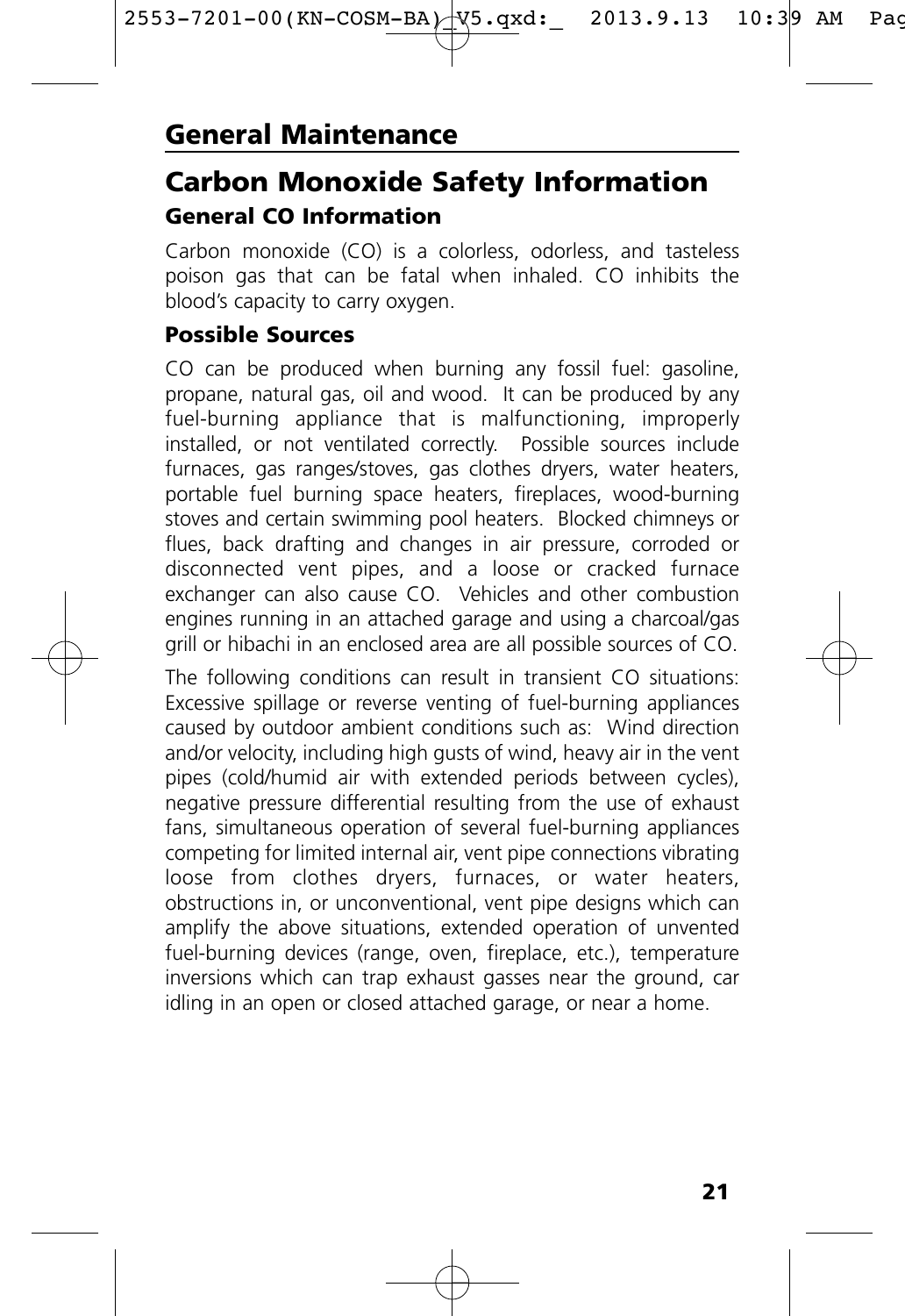### **CO Safety Tips**

Every year have the heating system, vents, chimney and flue inspected and cleaned by a qualified technician. Always install appliances according to manufacturer's instructions and adhere to local building codes. Most appliances should be installed by professionals and inspected after installation. Regularly examine vents and chimneys for improper connections, visible rust, or stains, and check for cracks in furnace heat exchangers. Verify the color of flame on pilot lights and burners is blue. A yellow or orange flame is a sign that the fuel is not burning completely. Teach all household members what the alarm sounds like and how to respond.

### **Symptoms of CO Poisoning**

Initial carbon monoxide poisoning symptoms are similar to the flu with no fever and can include dizziness, severe headaches, nausea, vomiting and disorientation. Everyone is susceptible but experts agree that unborn babies, pregnant women, senior citizens and people with heart or respiratory problems are especially vulnerable. If symptoms of carbon monoxide poisoning are experienced seek medical attention immediately. CO poisoning can be determined by a carboxyhemoglobin test.

The following symptoms are related to CARBON MONOXIDE POISONING and should be discussed with ALL members of the household:

- 1. **Mild Exposure:** Slight headache, nausea,vomiting, fatigue (often described as "Flu-like" symptoms).
- 2. **Medium Exposure:** Severe throbbing headache, drowsiness, confusion, fast heart rate.
- 3. **Extreme Exposure:** Unconsciousness, convulsions, cardiorespiratory failure, death.

The above levels of exposure relate to healthy adults. Levels differ for those at high risk. Exposure to high levels of carbon monoxide can be fatal or cause permanent damage and disabilities. Many cases of reported carbon monoxide poisoning indicate that while victims are aware they are not well, they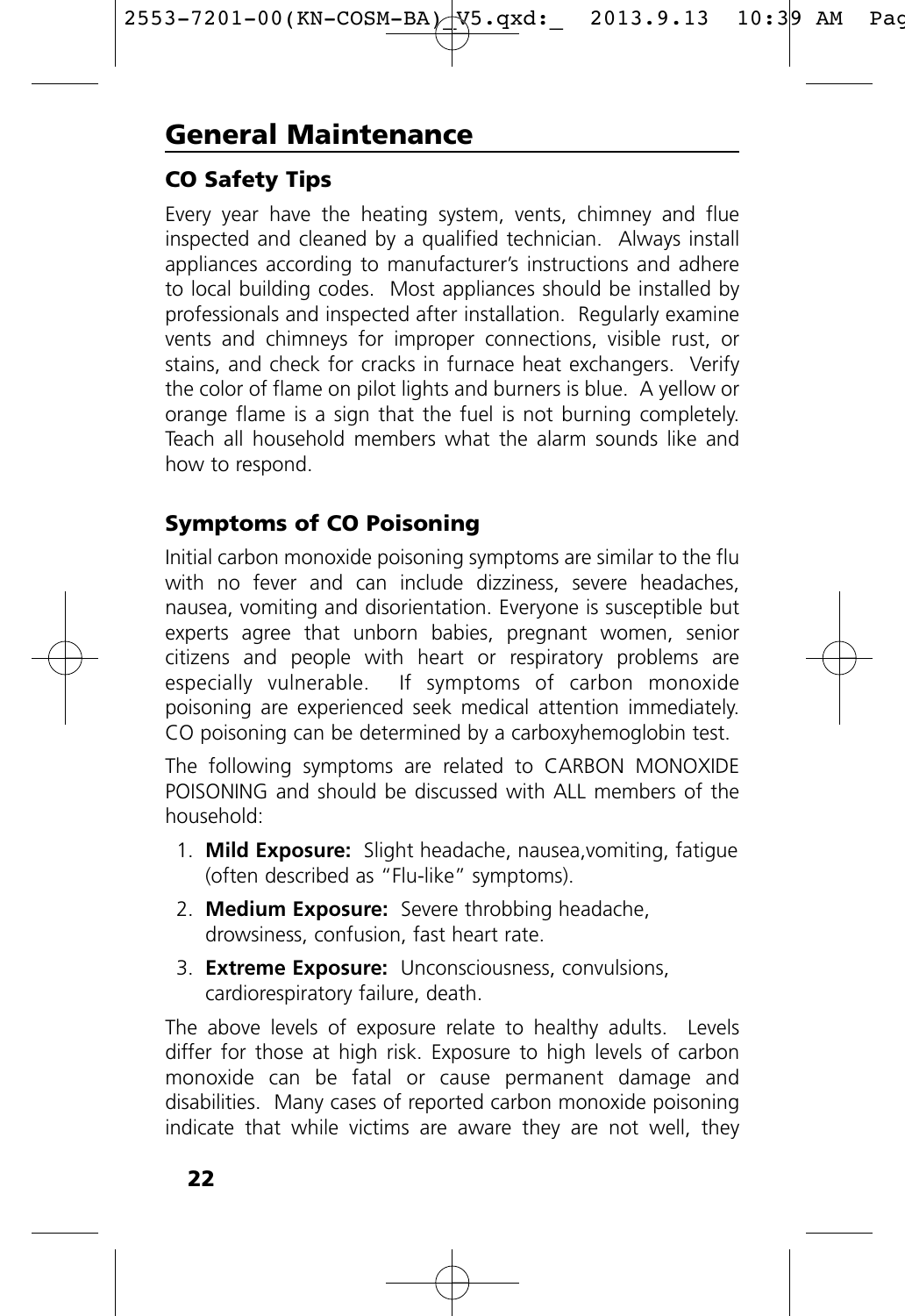# **General Maintenance**

become so disoriented they are unable to save themselves by either exiting the building, or calling for assistance. Also, young children and household pets may be the first effected. Familiarization with the effects of each level is important.

### **Fire Safety Information Escape Plan**

Familiarize everyone with the sound of the smoke alarm and train them to leave the home when they hear it. Practice a fire drill at least every six months, including fire drills at night. Ensure that small children hear the alarm and wake when it sounds. They must wake up in order to execute the escape plan. Practice allows all occupants to test your plan before an emergency. You may not be able to reach your children. It is important they know what to do. Know two ways out of every room (door & window) and identify a meeting place outside the home where everyone will gather once they have exited the residence. When two people have reached the meeting place, one should leave to call 911 while the second person stays to account for additional family members.

#### **Establish a rule that once you're out, you never reenter under any circumstance!**

Current studies have shown smoke alarms may not awaken all sleeping individuals, and that it is the responsibility of individuals in the household that are capable of assisting others to provide assistance to those who may not be awakened by the alarm sound, or to those who may be incapable of safely evacuating the area unassisted.

### **Fire Prevention**

Never smoke in bed, or leave cooking food unattended. Teach children never to play with matches or lighters!

Train everyone in the home to recognize the alarm pattern, voice message warning and to leave the home using their escape plan when it's heard.

Know how to do "Stop, Drop and Roll" if clothes catch on fire, and how to crawl low under smoke. Install and maintain fire extinguishers on every level of the home and in the kitchen, basement and garage. Know how to use a fire extinguisher prior to an emergency. Second level and higher occupied rooms with windows, should have an escape ladder.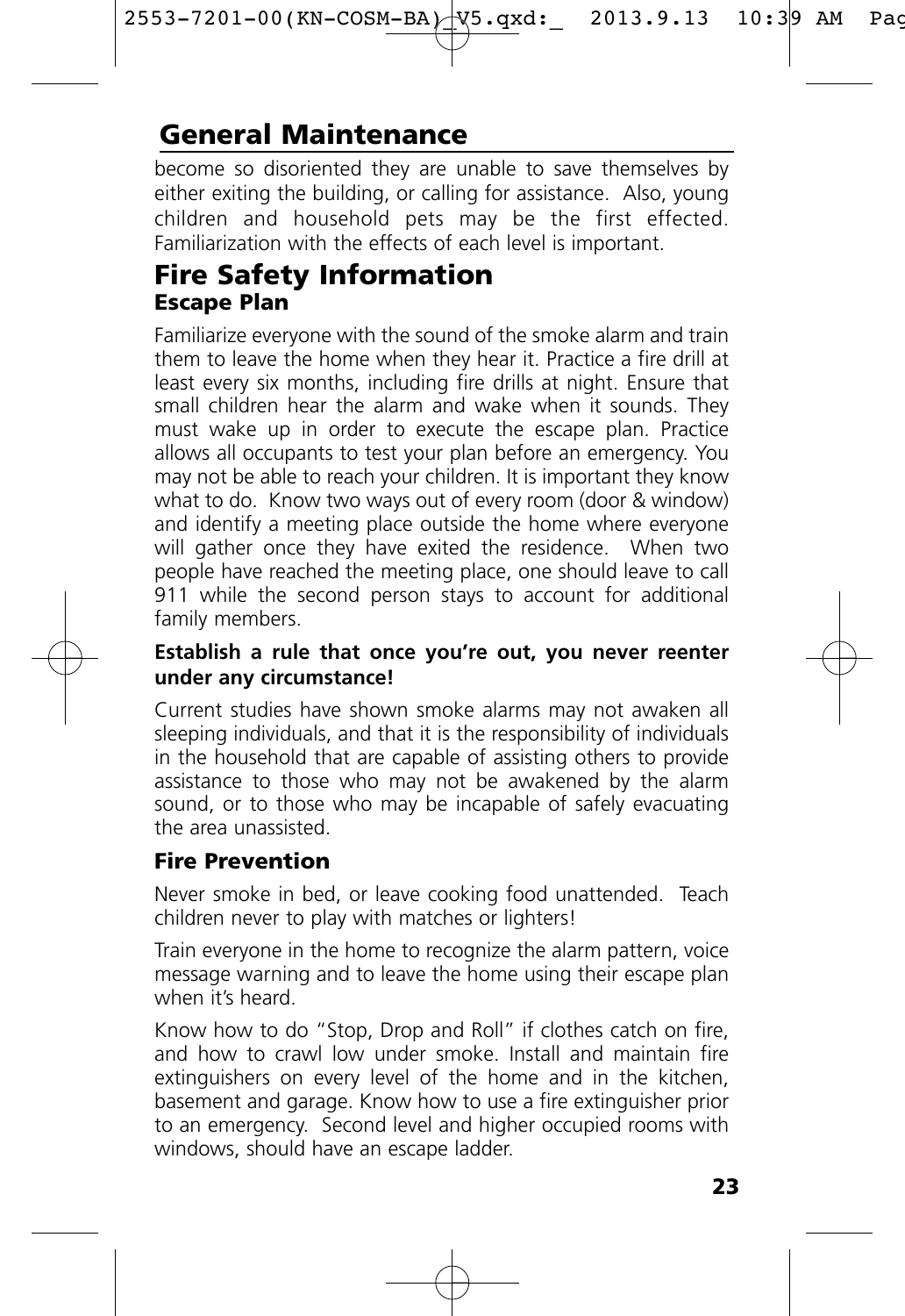### **Industry Safety Standards**

### **NFPA (National Fire Protection Association)**<br>For your information, the

For your information,<br>National Fire Proter Protection<br>.ndard 72 Association's Standard reads as follows:

Smoke Detection. Where required by applicable laws, codes, or standards for the specified occupancy, approved single- and multiple-station smoke alarms shall be installed as follows: (1) In all sleeping<br>rooms Exception: Smoke Exception:



alarms shall not be required in sleeping rooms in existing oneand two-family dwelling units. (2) Outside of each separate sleeping area, in immediate vicinity of the sleeping rooms. (3) On each level of the dwelling unit, including basements Exception: In existing one- and two-family dwelling units, approved smoke alarms powered by batteries are permitted.

Smoke Detection - Are More Smoke Alarms Desirable? The required number of smoke alarms might not provide reliable early warning protection for those areas separated by a door from the areas protected by the required smoke alarms. For this reason, it is recommended that the householder consider the use of additional smoke alarms for those areas for increased protection. The additional areas include the basement, bedrooms, dining room, furnace room, utility room, and hallways not protected by the required smoke alarms. The installation of smoke alarms in kitchens, attics (finished or unfinished), or garages is not normally recommended, as these locations occasionally experience conditions that can result in improper operation.

### **California State Fire Marshall**

Early warning fire detection is best achieved by the installation of fire detection equipment in all rooms and areas of the household as follows: A smoke alarm installed in each separate sleeping area (in the vicinity, but outside the bedrooms), heat or smoke detectors in the living rooms, dining rooms, bedrooms, kitchens, hallways, attics, furnace rooms, closets, utility and storage rooms, basements and attached garages.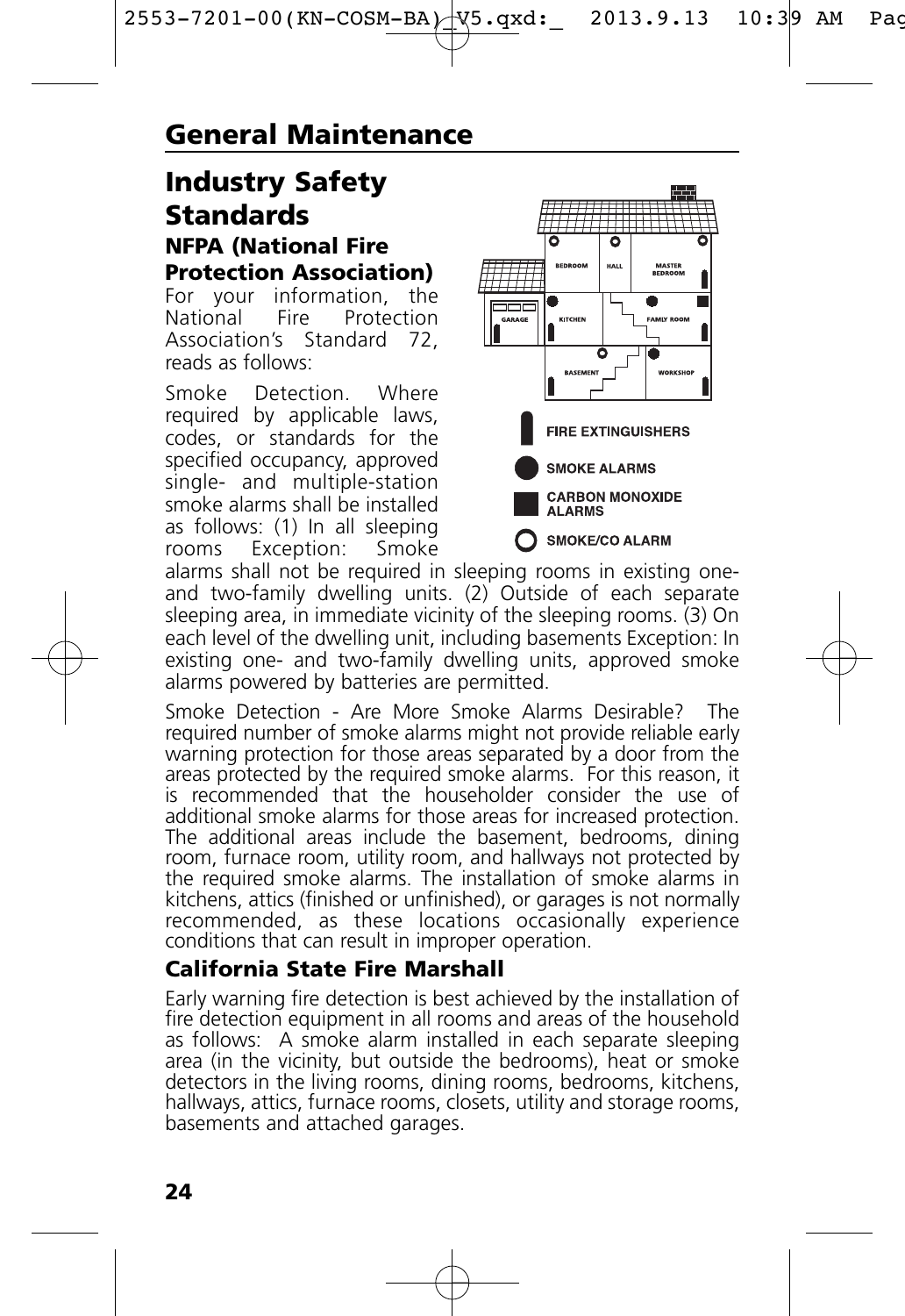# **Carbon Monoxide Safety Information**

#### **Consumer Product Safety Commission**

The Consumer Product Safety Commission (CPSC) recommends the use of at least one CO Alarm per household, located near the sleeping area.

### **NRC**

Ionization type smoke alarms use a very small amount of a radioactive element in the sensing chamber to enable detection of visible and invisible combustion products. The radioactive element is safely contained in the chamber and requires no adjustments or maintenance. This smoke alarm meets or exceeds all government standards. It is manufactured and distributed under license from the U.S. Nuclear Regulatory Commission.

### **FCC COMPLIANCE STATEMENT**

This equipment has been tested and found to comply with the limits for a Class B digital device, pursuant to part 15 of the FCC Rules. These limits are designed to provide reasonable protection against harmful interference in a residential installation. This equipment generates, uses and can radiate radio frequency energy and, if not installed and used in accordance with the instructions. may cause harmful interference to radio communications. However, there is no quarantee that interference will not occur in a particular installation. If this equipment does cause harmful interference to radio or television reception, which can be determined by turning the equipment off and on, the user is encouraged to try to correct the interference by one or more of the following measures:

- —Reorient or relocate the receiving antenna.
- —Increase the separation between the equipment and receiver.
- —Connect the equipment into an outlet on a circuit different from that to which the receiver is connected.
- —Consult the dealer or an experienced radio/TV technician for help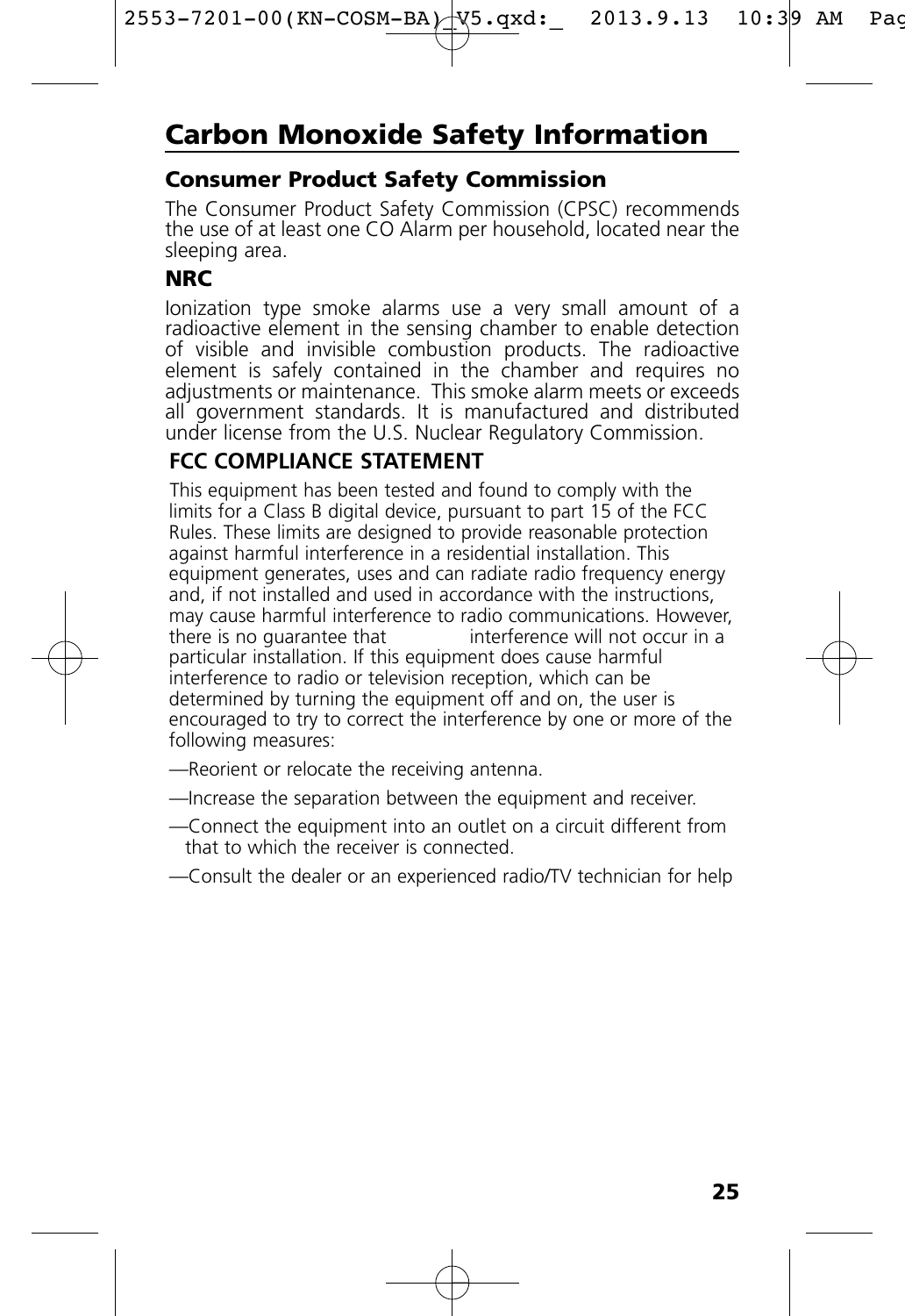### **Limited Warranty**

### **TEN YEAR LIMITED WARRANTY**

KIDDE warrants that the enclosed alarm (but not the battery) will be free from defects in material and workmanship or design under normal use and service for a period of ten years from the date of purchase. The obligation of KIDDE under this warranty is limited to repairing or replacing the alarm or any part which we find to be defective in material, workmanship or design, free of charge, upon sending the alarm with proof of date of purchase, postage and return postage prepaid, to Warranty Service Department, KIDDE, 1016 Corporate Park Dr., Mebane, NC 27302.

This warranty shall not apply to the alarm if it has been damaged, modified, abused or altered after the date of purchase or if it fails to operate due to improper maintenance or inadequate DC power. Any implied warranties arising out of this sale, including<br>but not limited to the implied warranties of but not limited to the implied warranties of description,merchantability and fitness for a particular purpose, are limited in duration to the above warranty period. In no event shall the Manufacturer be liable for loss of use of this product or for any indirect, special, incidental or consequential damages, or costs, or expenses incurred by the consumer or any other user of this product, whether due to a breach of contract, negligence, strict liability in tort or otherwise. The Manufacturer shall have no liability for any personal injury, property damage or any special, incidental, contingent or consequential damage of any kind resulting from gas leakage, fire or explosion.

Since some states do not allow limitations of the duration of an implied warranty or do not allow the exclusion or limitation of incidental or consequential damages, the above limitations or exclusions may not apply to you. While this warranty gives you specific legal rights, you may also have other rights which vary from state to state.

Also, KIDDE makes no warranty, express or implied, written or oral, including that of merchantability or fitness for any particular purpose, with respect to the battery.

The above warranty may not be altered except in writing signed by both parties hereto.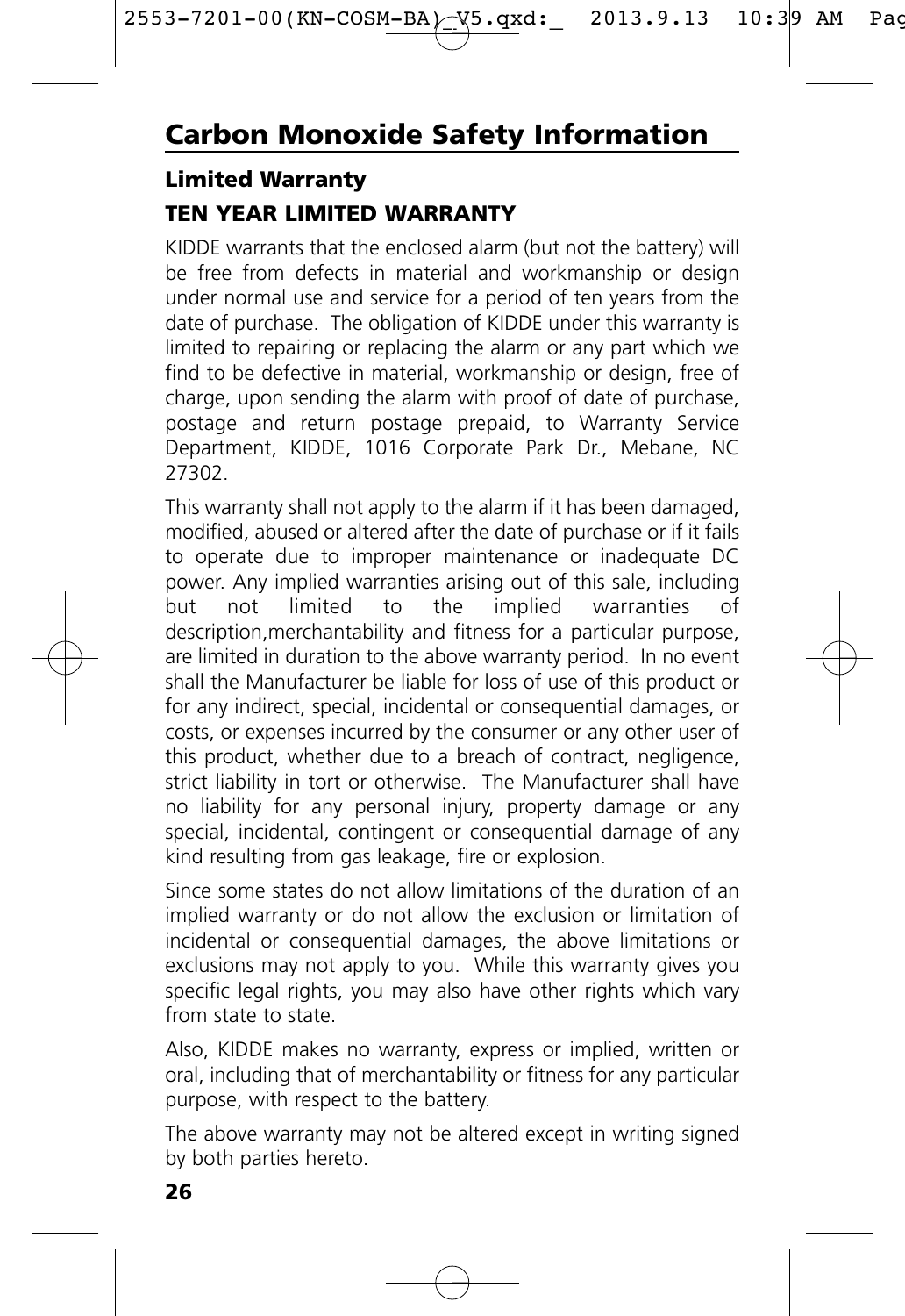# **Fire Safety Information**

Your Kidde Combination Smoke & CO Alarm is not a substitute for property, fire, disability, life or other insurance of any kind. Appropriate insurance coverage is your responsibility. Consult your insurance agent.

Removal of the front cover will void the warranty.

#### **This alarm is not intended to alert hearing impaired individuals.**

During the specified warranty period Kidde Products will repair or replace, at its discretion any defective Kidde Combination Smoke & CO Alarms that are returned in a postage paid package to the following address: Kidde Products Attn: Warranty Returns, 1016 Corporate Park Dr., Mebane, NC 27302, USA. Please include your name, address and phone number along with a brief description of what is wrong with the unit. For further assistance please call our toll free Product Support Line at 1-800-880-6788. Damage from neglect, abuse or failure to adhere to any of the enclosed instructions will result in termination of the warranty, and the unit will not be replaced or repaired.

This manual and the products described herein are copyrighted, with all rights reserved. Under these copyright laws, no part of this manual may be copied for use without the written consent of Kidde. If you require further information please contact out Product Support Line at 1-800-880-6788 or write us at: Kidde Products, 1016 Corporate Park Dr., Mebane, NC 27302.

Our internet address is www.kidde.com.